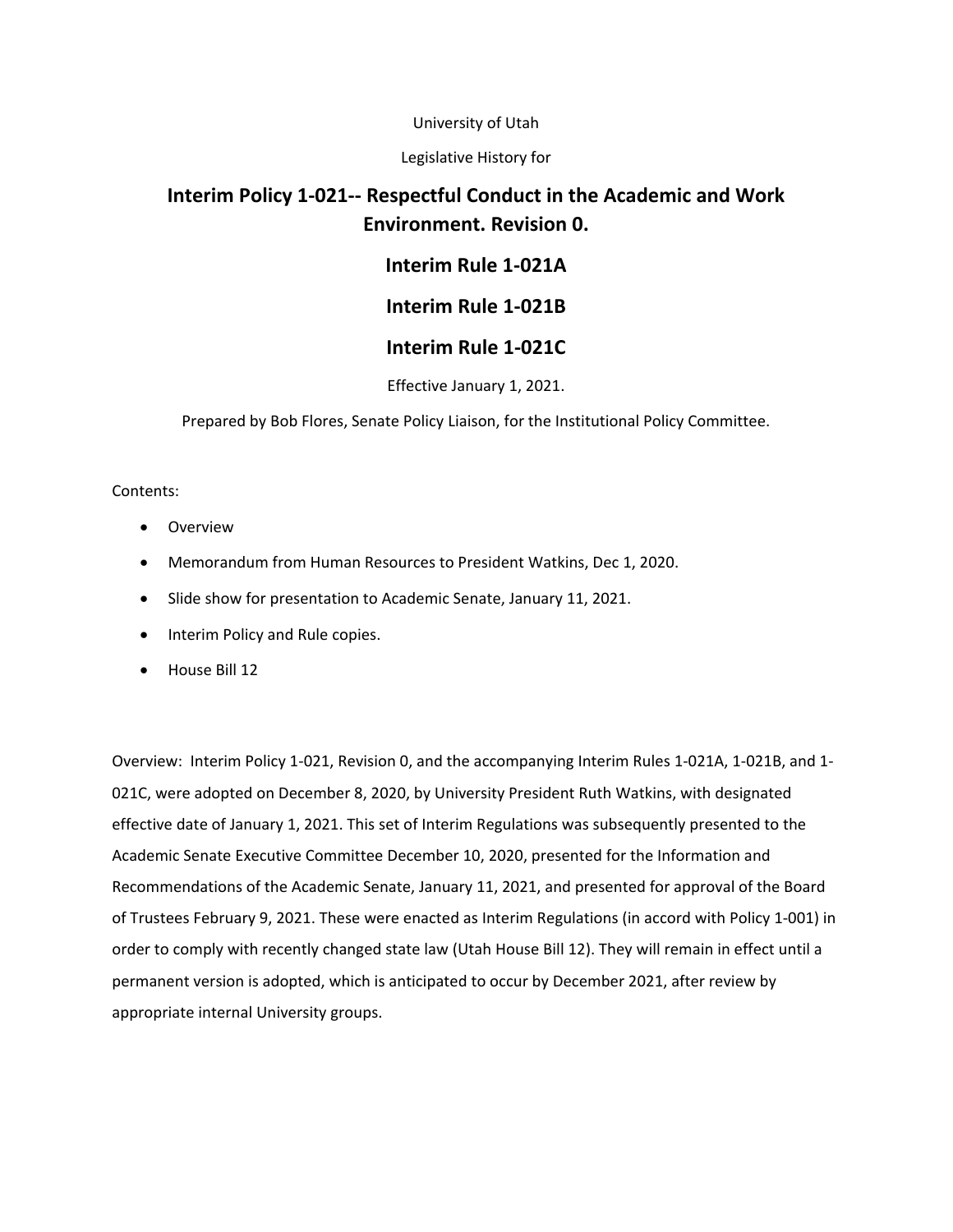

#### **University of Utah Human Resource Management**

250 East 200 South, Suite 125, Salt Lake City, Utah 84111

December 1, 2020

Ruth V. Watkins President, the University of Utah 201 President's Circle Salt Lake City, Utah 84112

RE: Interim Policy 1‐021 Respectful Conduct; Rule R1‐021A University Staff and Academic Non‐Faculty

#### Dear President Watkins:

Earlier this year, the Utah Legislature passed the Abusive Conduct Reporting Amendments, H.B. 12. This bill addresses abusive conduct by and towards employees in state government; it requires the judicial branch and any employer within the Utah System of Higher Education to provide training to their employees regarding abusive conduct and to create a policy for reporting and resolving abusive conduct among their employees. The deadline for compliance is January 1, 2021.

To create this policy, University Human Resource Management (UHRM) has worked with University of Utah Hospitals and Clinics Human Resources (UUHC HR), Campus Academic Affairs, and University of Utah Health Academic Affairs. The UHRM Training and Development team is working on the mandatory training. Training will be sent to all employees in January 2021.

Due to the quick timeline given by the State Legislature, an interim policy has been created along with an interim rule for Campus Staff/Academic Non‐Faculty. UUHC‐HR, Campus Academic Affairs, and University of Utah Health Academic Affairs are also developing interim rules regarding processes for resolution of reported cases.

Attached, please find the draft interim policy and rules that provide the necessary clarifications. I am requesting that you use your authority as President to implement this policy and rules on an interim basis. The draft has been vetted and approved by the Office of General Counsel, Office of Equal Opportunity and Affirmative Action, and Robert Flores. It will be presented as an informational matter to the Institutional Policy Committee, the Executive Committee of the Senate and the Full Senate at their next meetings. UHRM, UUHC HR, Campus Academic Affairs, and University of Utah Health Academic Affairs will then continue to work on a more complete rewrite of the Respectful Conduct Policy, along with rules regarding the process for resolution with the goal of moving those rewrites through the approval process (including the issues clarified in the interim policy and rules) by January  $1<sup>st</sup>$ 2022.

Sincerely,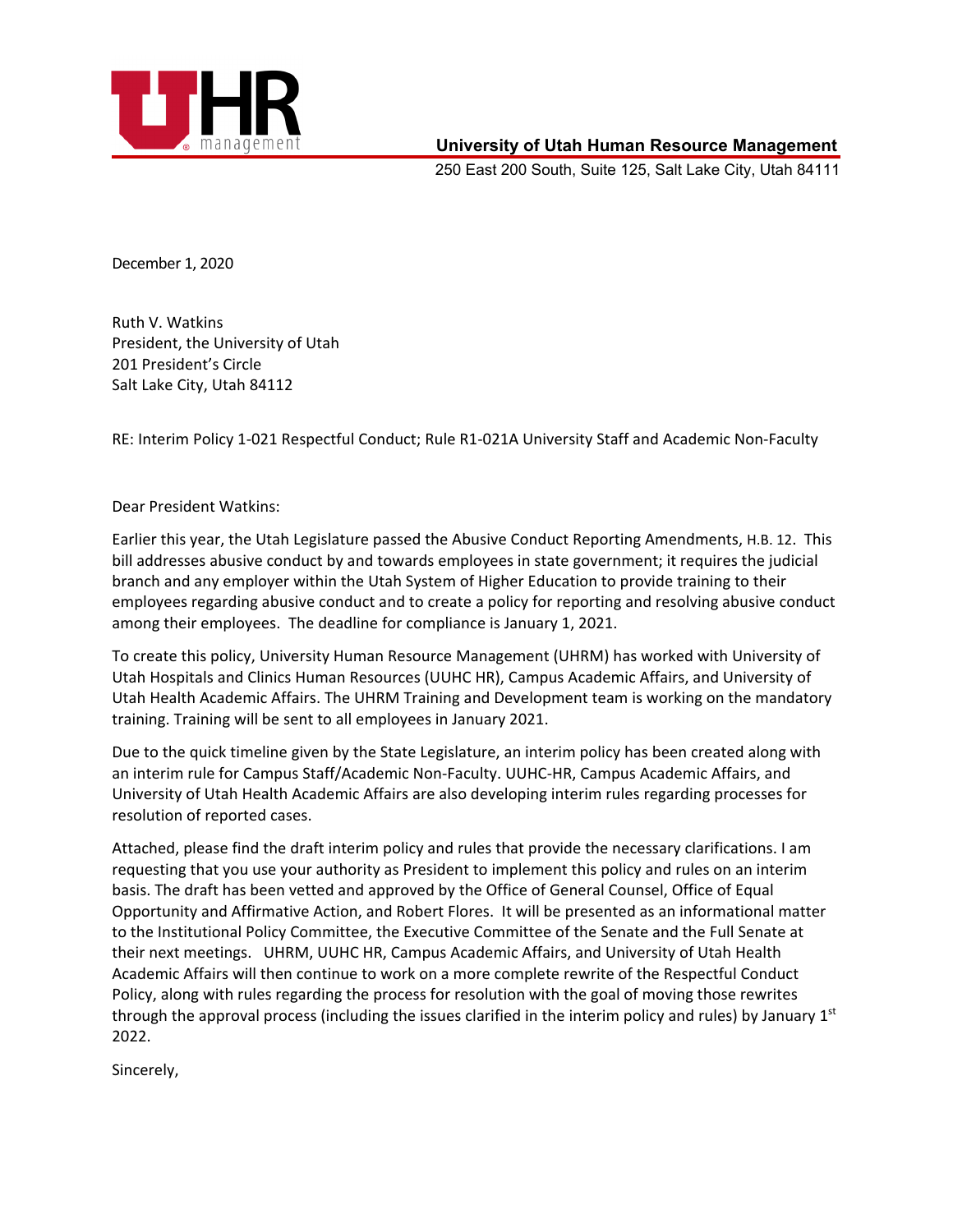

#### **University of Utah Human Resource Management**

250 East 200 South, Suite 125, Salt Lake City, Utah 84111

Jeff C. Herring Chief Human Resources Officer

Enclosure

cc: Robert Flores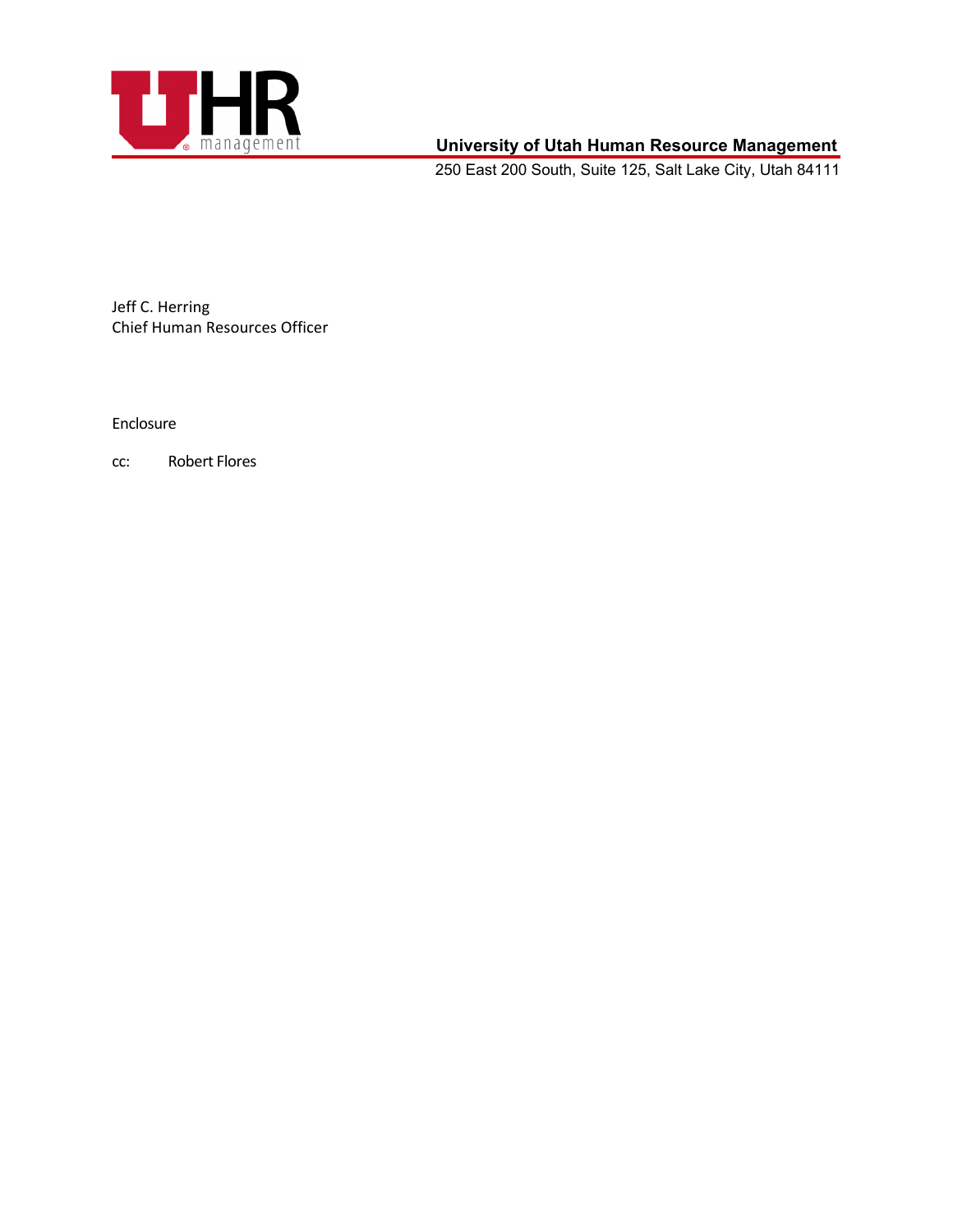

# Abusive Conduct

1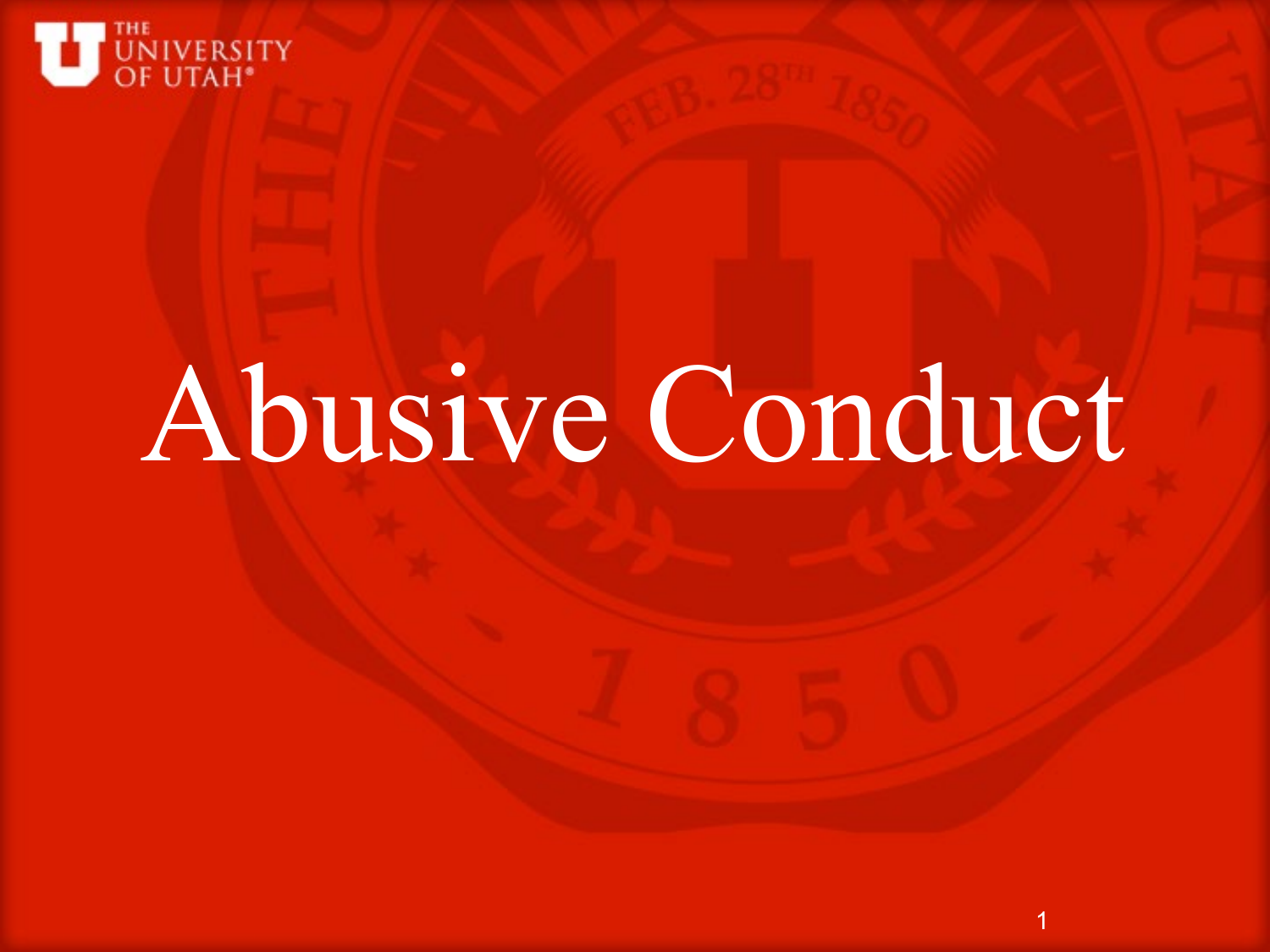

## House Bill 12

| 300 | (3) Each higher education entity shall, beginning on January 1, 2021: |
|-----|-----------------------------------------------------------------------|
|-----|-----------------------------------------------------------------------|

- 301 (a) provide annual training to all covered employees on abusive conduct in the
- 302 workplace; and
- (b) implement a policy prohibiting, and for reporting and resolving, abusive conduct 303
- 304 within the higher education entity.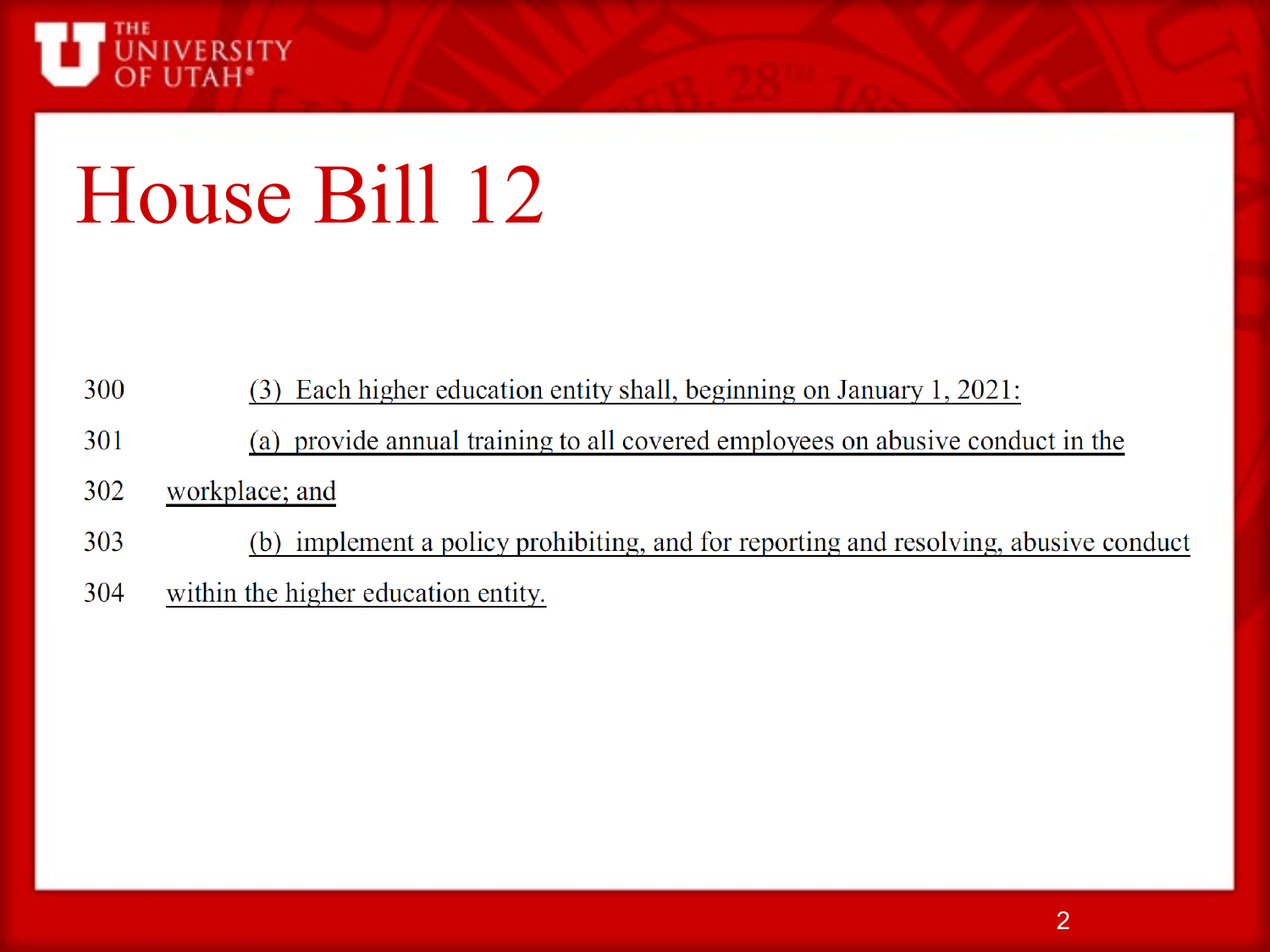

## Request to President Watkins

- University Human Resources requested authority as President to implement required interim policy and associated rules
- Approval provided December 8, 2020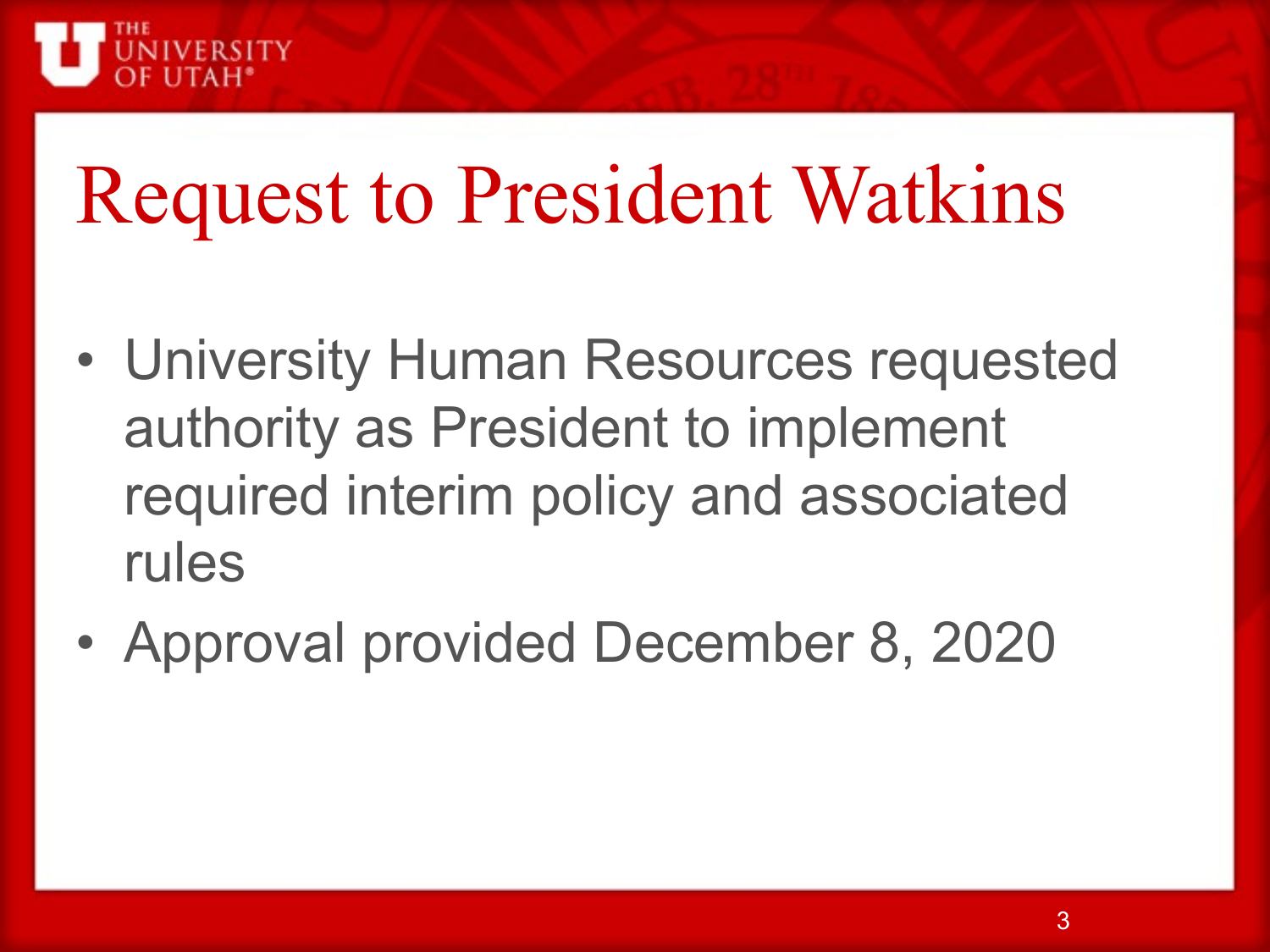

## Abusive Conduct is:

- Physical, verbal, or nonverbal conduct, such as derogatory remarks, insults, or epithets made by an employee that a reasonable person would determine
	- Were intended to cause intimidation, humiliation, or unwarranted distress
	- Exploit a known physical or psychological disability; or
	- Result in substantial physical or psychological harm caused by intimidation, humiliation, or unwarranted distress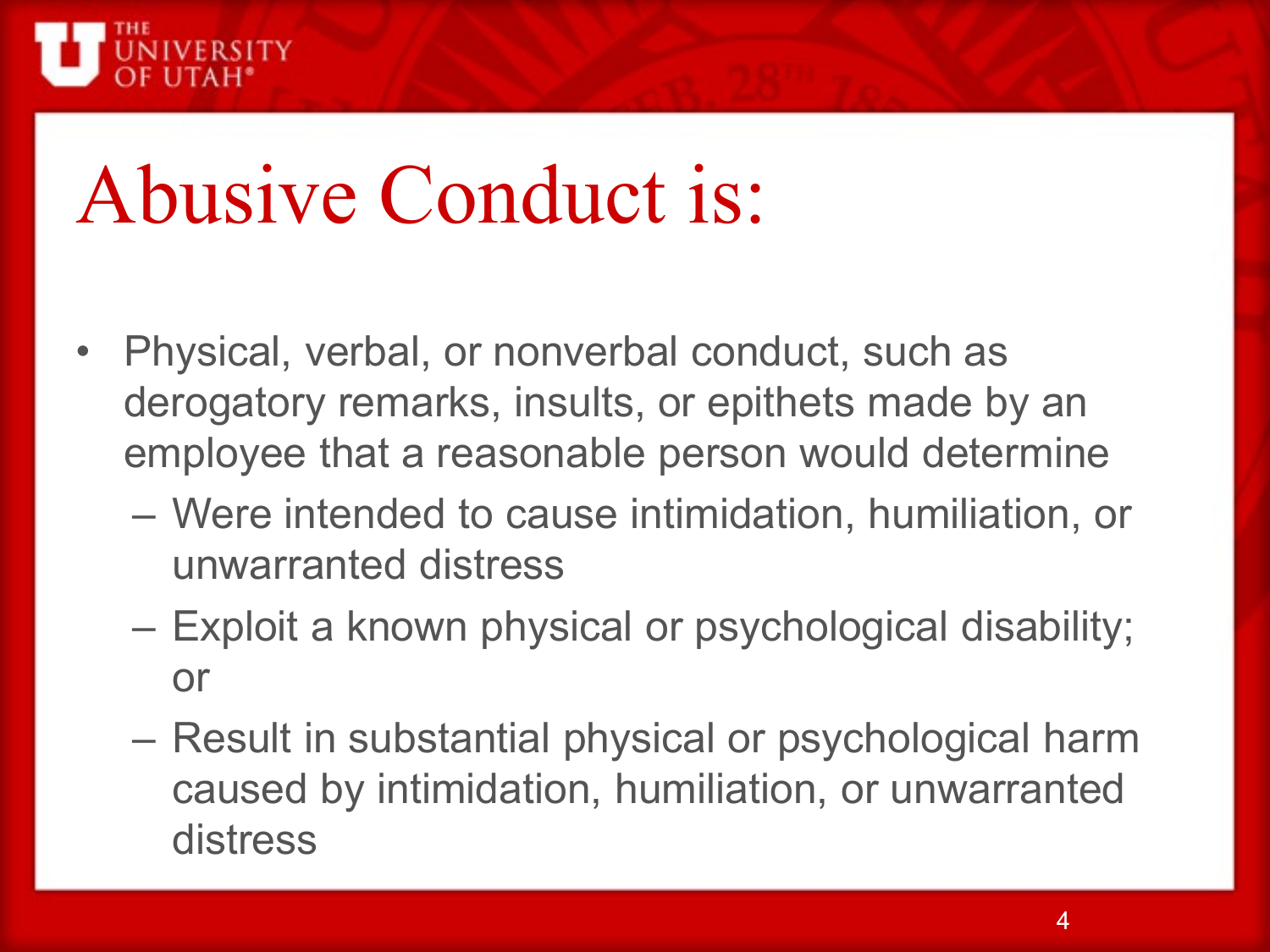

## Abusive Conduct is not:

- A single act
- Appropriate disciplinary or administrative actions
- Developmental, critical, performance-related feedback
- Reasonable work assignments or job assignments
- Reasonable differences in styles of management, communication, expression, or opinion

Unless determined to be especially severe and/or egregious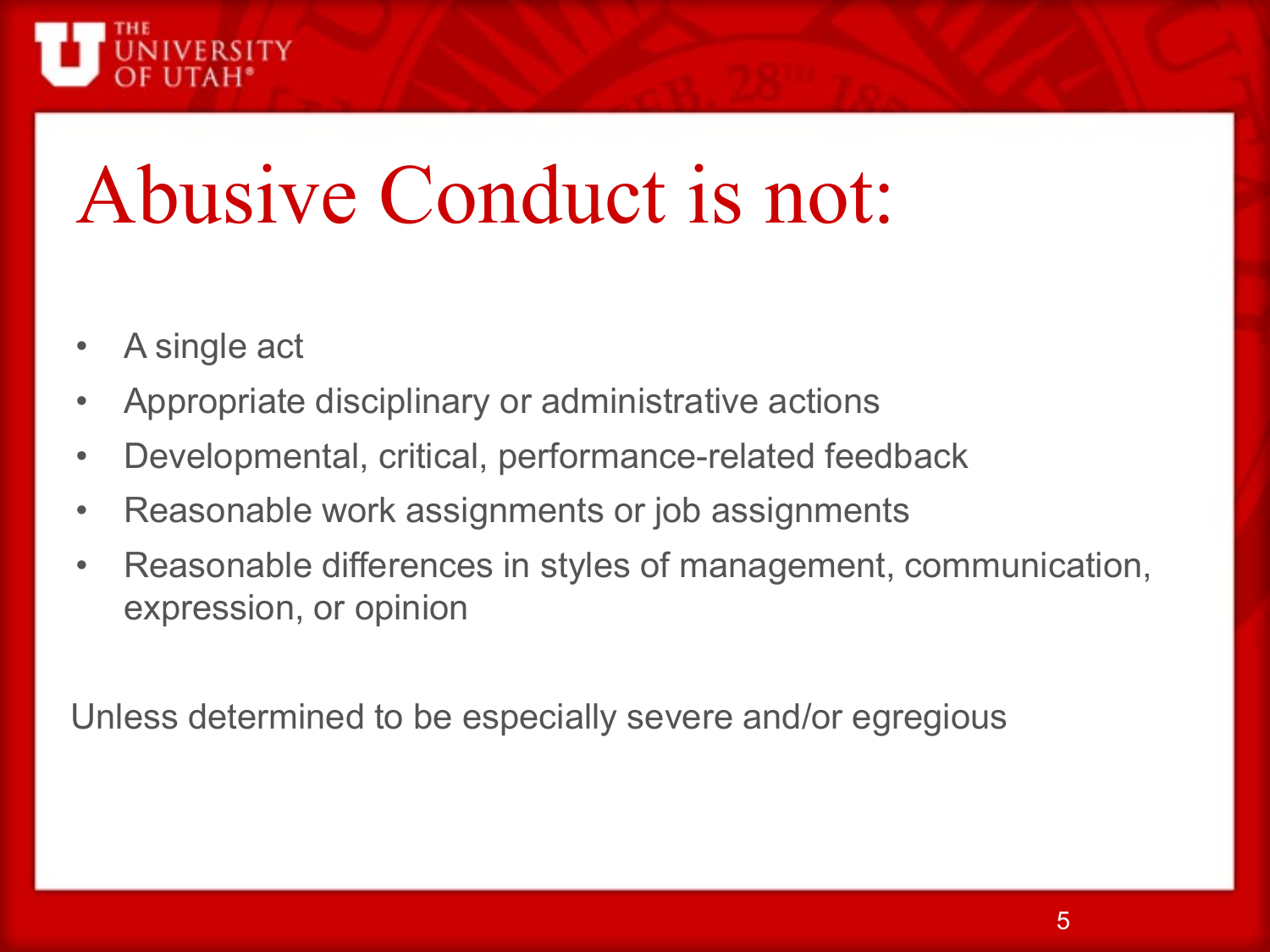

## Policy and Rules

- Policy Establishes
	- Definitions
	- Non-retaliation
	- Annual training requirement
- Rules Establish
	- Process for reporting and resolution for
		- University Staff (non UUHC) and Academic Staff, Educational Trainees, Postdoctoral Fellows and Medical Housestaff
		- Faculty
		- University of Utah Hospitals and Clinics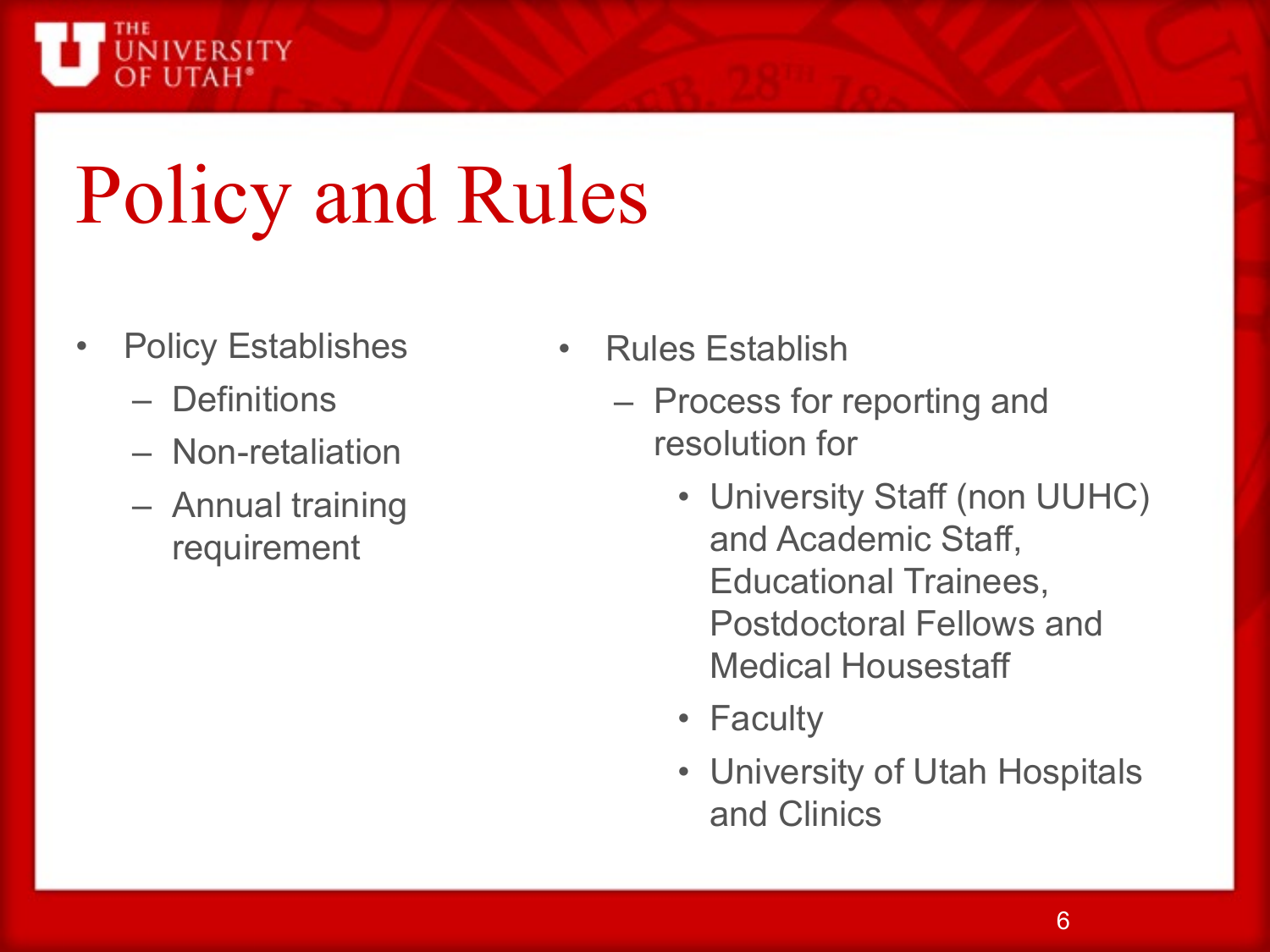

Rule 1-021-A Reporting and Resolution Process for University Staff (non UUHC), Academic Staff, Educational Trainees, Postdoctoral Fellows and Medical House Staff

- Report is submitted by employee or Administrative Filer on their behalf
- University HR receives and reviews report
	- Denies if definition of abusive conduct is not met; or
	- Refers to University Authority for resolution
- University Authority resolves within 10 working days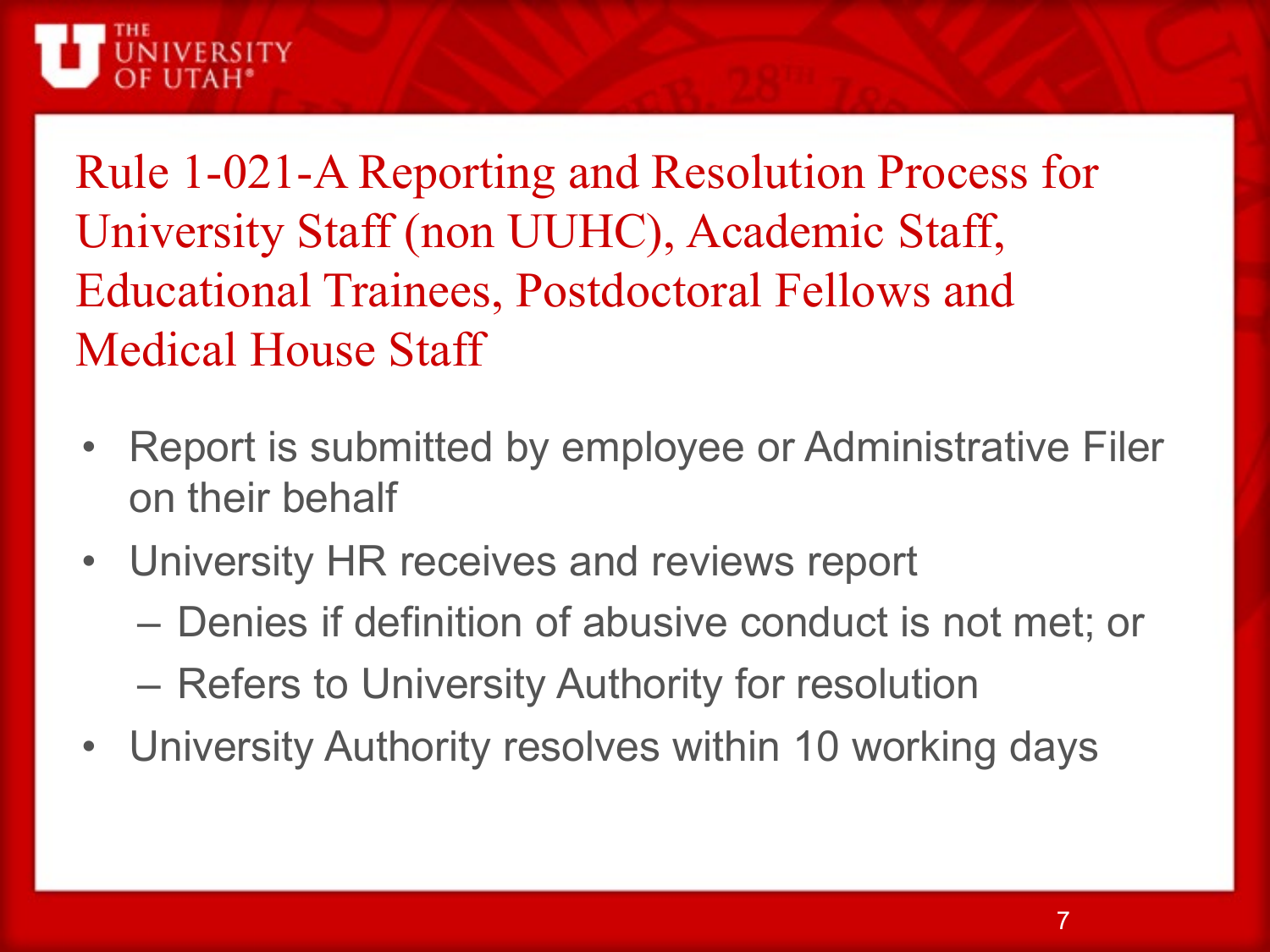

## Rule 1-021-C Reporting and Resolution Process for Faculty

• Governed by Code of Faculty Rights and Responsibilities (6-316) and the Functions and Procedures of the Senate Consolidated Hearing Committee (6-011)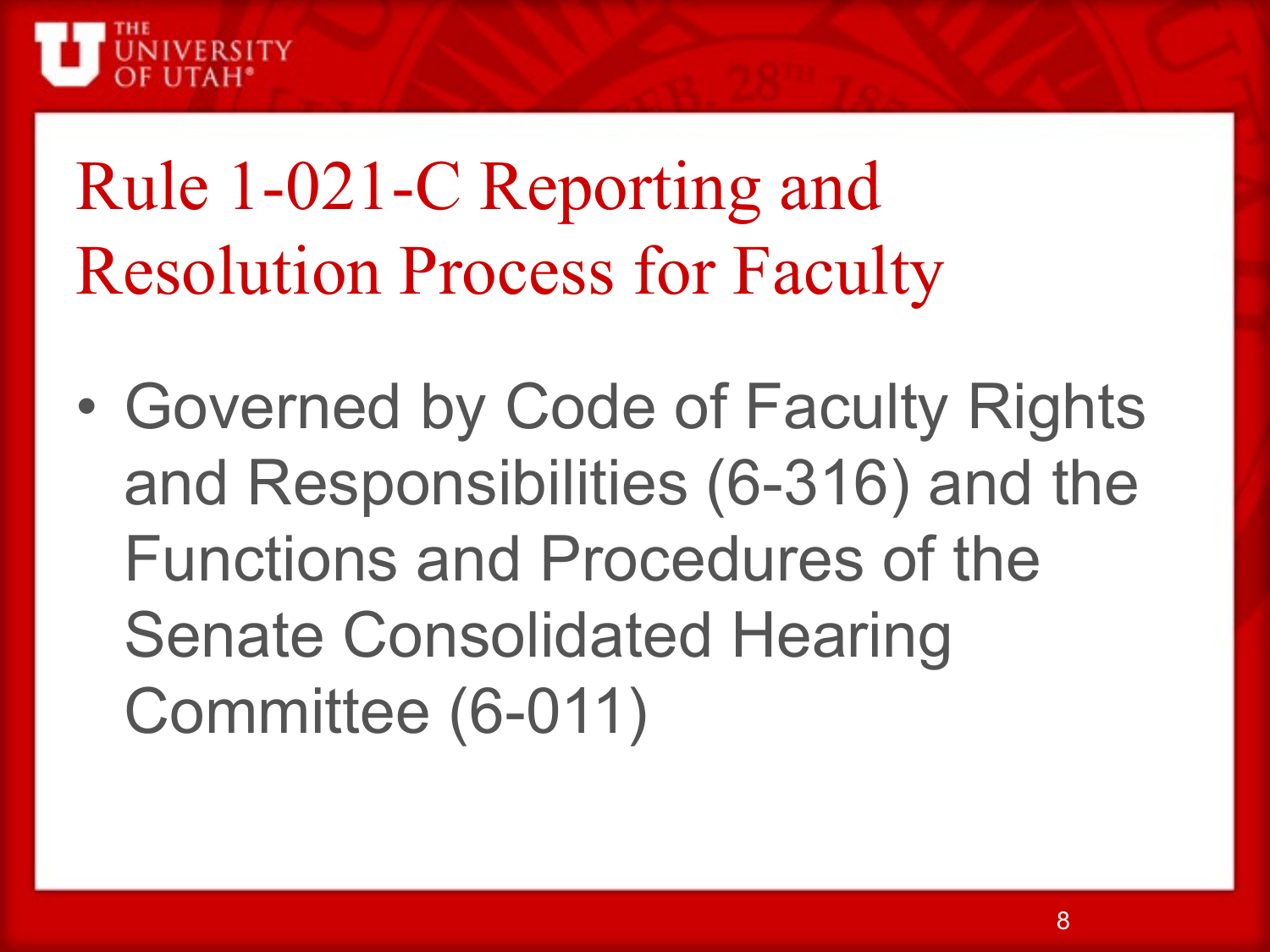

## Communication

- Annual Training January 2021 – All paid employees (this will include Adjuncts)
- [Abusive Conduct and Culture of Respect](https://www.hr.utah.edu/serviceTeams/Abusive_Conduct.php)  **Website**
- @theU article on January 4<sup>th</sup>
- UUHA HR Newsletter
- UUHC Newsletter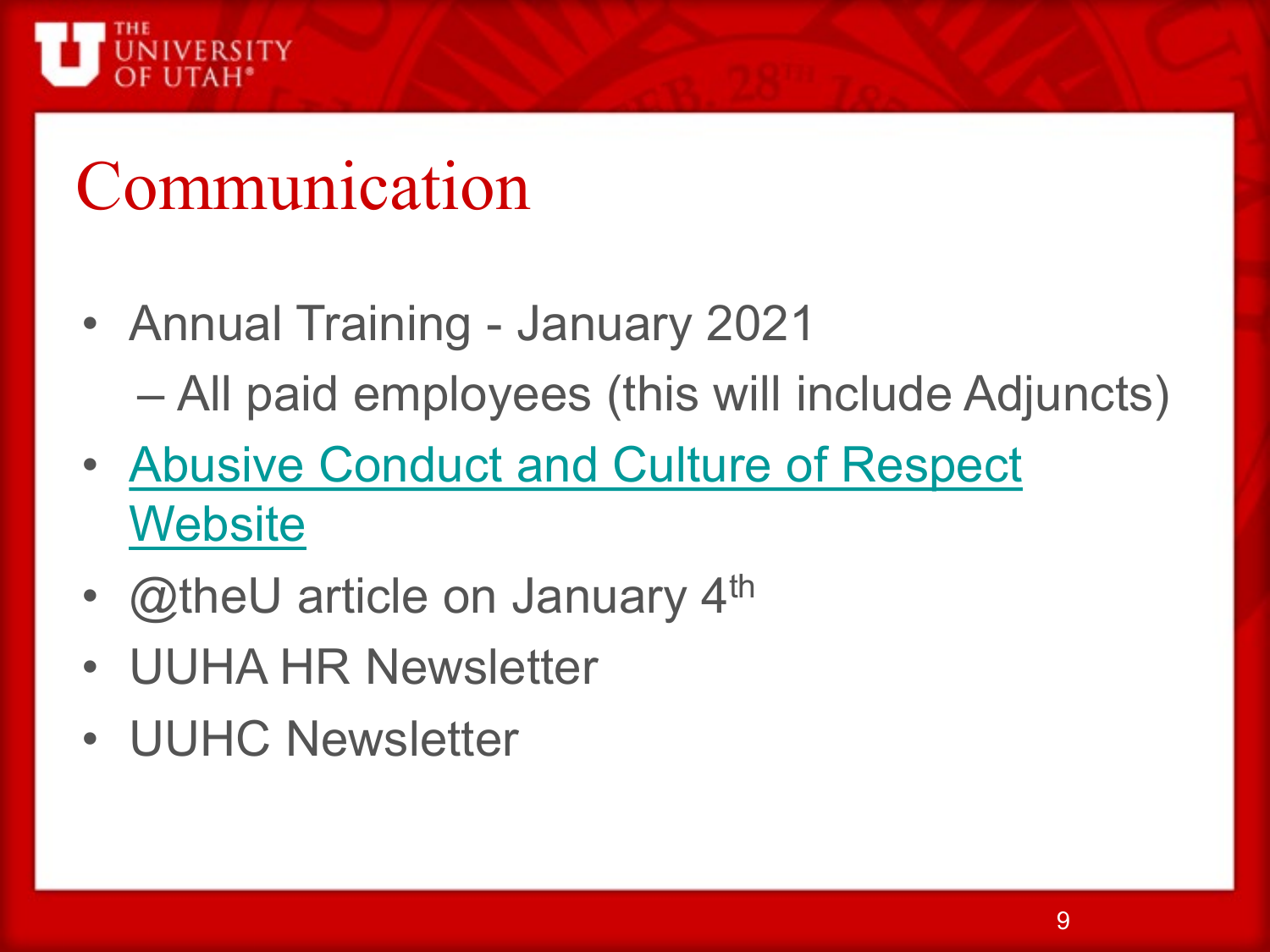[Interim] University Policy 1‐021: Respectful Conduct in the Academic and Work Environment. REVISION 0. EFFECTIVE DATE JANUARY 1, 2021

#### **I. Purpose and Scope**

A. Purpose: The University of Utah (University) is committed to an academic and work environment that promotes, facilitates, and encourages mutual respect and collegial relationships. The University is committed to maintaining and promoting trust amongst all University employees in an ongoing effort by all employees to be collectively responsible, set a positive example, and treat each other with professionalism, courtesy, civility and respect in all interactions. This creates the strong culture that is vital for the success of the individual as well as the whole organization. The University complies with state laws that prohibit Abusive Conduct in the workplace.

B. Scope: This Policy applies to all University of Utah employees and all academic and administrative units of the University, including University of Utah Hospitals and Clinics. *[User note: See the associated Rules, Guidelines, and Procedures for implementation of this Policy for specific categories of personnel.*]

#### **II. Definitions**

A. For the purposes of this Policy, the terms, as defined in Policy 5‐001 – Employee Definitions, apply.

B. "Abusive Conduct" includes physical, verbal or nonverbal conduct, such as derogatory remarks, insults, or epithets made by an employee that a reasonable person would determine:

- 1. Were intended to cause intimidation, humiliation, or unwarranted distress;
- 2. Exploit a known physical or psychological disability; or
- 3. Result in substantial physical or psychological harm caused by intimidation, humiliation or unwarranted distress.

C. Administrative Filer ‐ Employee submitting a report of abusive conduct on behalf of the recipient of the abusive conduct.

D. Reporting Employee ‐ recipient of the abusive conduct.

E. Respondent ‐ Individual accused of having perpetuated abusive conduct towards another employee.

F. University Authority – A supervisor, manager, or other leadership within the reporting employee's chain of command, including authorized designees.

#### **III. Policy**

A. The University is committed to providing an environment for employees that promotes mutual respect and is free from Abusive Conduct.

1. The following actions do not constitute Abusive Conduct unless they are determined to be especially severe and/or egregious:

- a. A single act;
- b. Appropriate disciplinary or administrative actions;
- c. Developmental, critical, performance‐related feedback;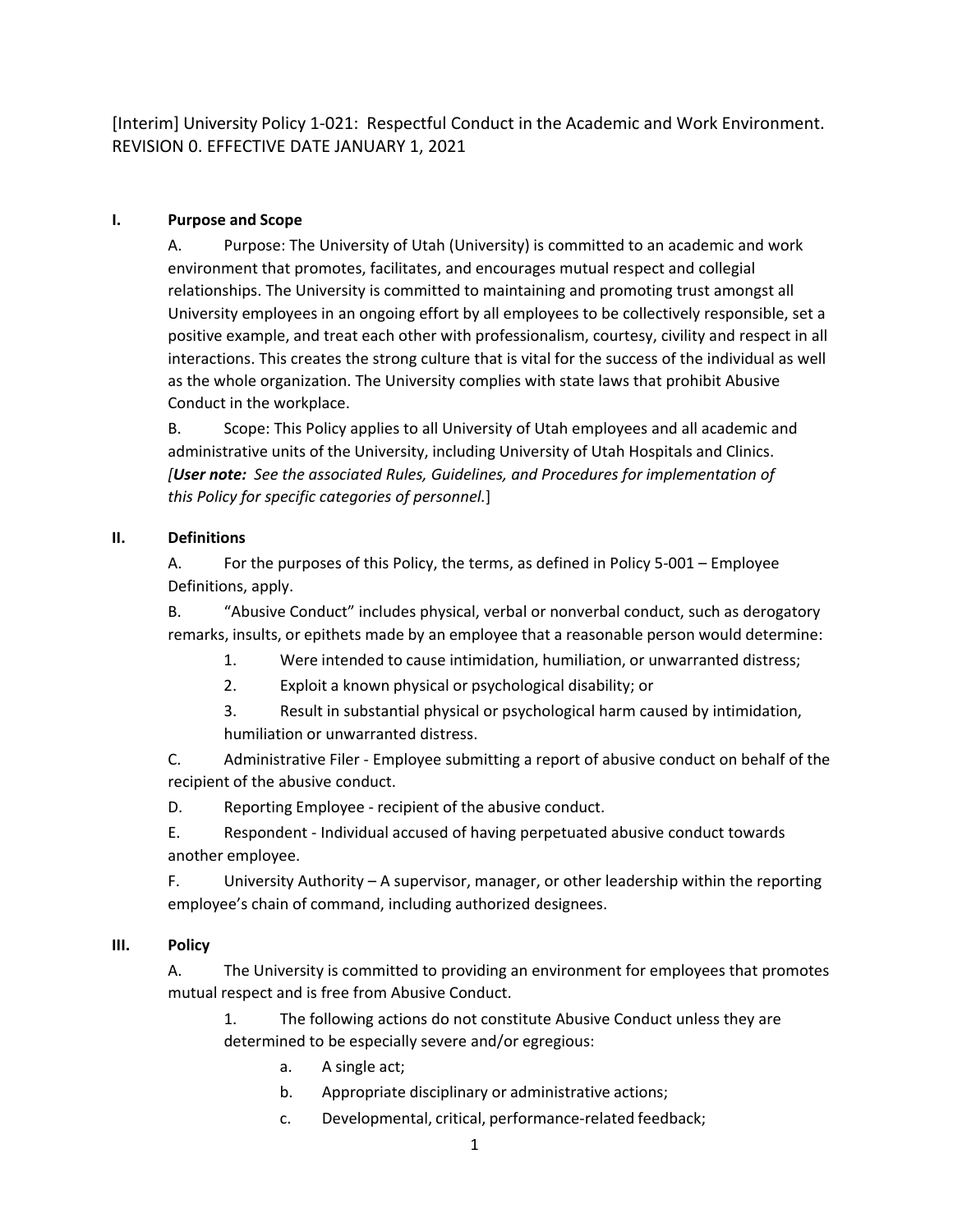- d. Reasonable work assignments or job reassignments; or
- e. Reasonable differences in styles of management, communication, expression, or opinion.
- 2. An employee may be subject to discipline under this Policy even if the conduct occurs outside of scheduled work time or work location.

3. Once a report of Abusive Conduct has been filed, the respondent and reporting employee or any administrative filer may not communicate regarding the allegations in the report. Further, the respondent and the respondent's supervisor or other University Authority on behalf of the respondent may not retaliate against the reporting employee or any administrative filer based on filing a report of Abusive Conduct.

B. Abusive Conduct Training.

1. The University shall provide annual training to all covered employees regarding Abusive Conduct in the workplace.

- a. Training shall include information regarding what constitutes Abusive Conduct, how to prevent it, and options available under this Policy.
- b. Departments and Units shall ensure employees complete training within a reasonable time after hire and at least every year thereafter.
- c. Training records shall be kept by University Human Resources Management (UHRM) and University of Utah Hospitals and Clinics Human Resources (UUHC HR) regarding completionof training and the date training was last completed.

#### **IV. Rules, Procedures, Guidelines, Forms and other related resources.**

A. Rules.

1. R1-021-A Abusive Conduct Reporting and Resolution Process for University Staff (non‐UUHC), Academic Staff, Educational Trainees, Postdoctoral Fellows and Medical Housestaff.

- 2. R1‐021‐B Abusive Conduct Reporting and Resolution Process for UUHC Staff.
- 3. R1-021-C Abusive Conduct Reporting and Resolution Process for University Faculty.
- B. Procedures. [reserved]
- C. Guidelines. [reserved]
- D. Forms. [reserved]
- E. Other related resource materials. [reserved]

#### **V. References**

Abusive Conduct Reporting Amendments ("ACRA") is Utah Code Section 67‐26‐101 et seq., Utah Public Employees Healthy Workplace Act, as amended

#### Board of Regents Rule R831

School of Medicine Professional Conduct Policy for Faculty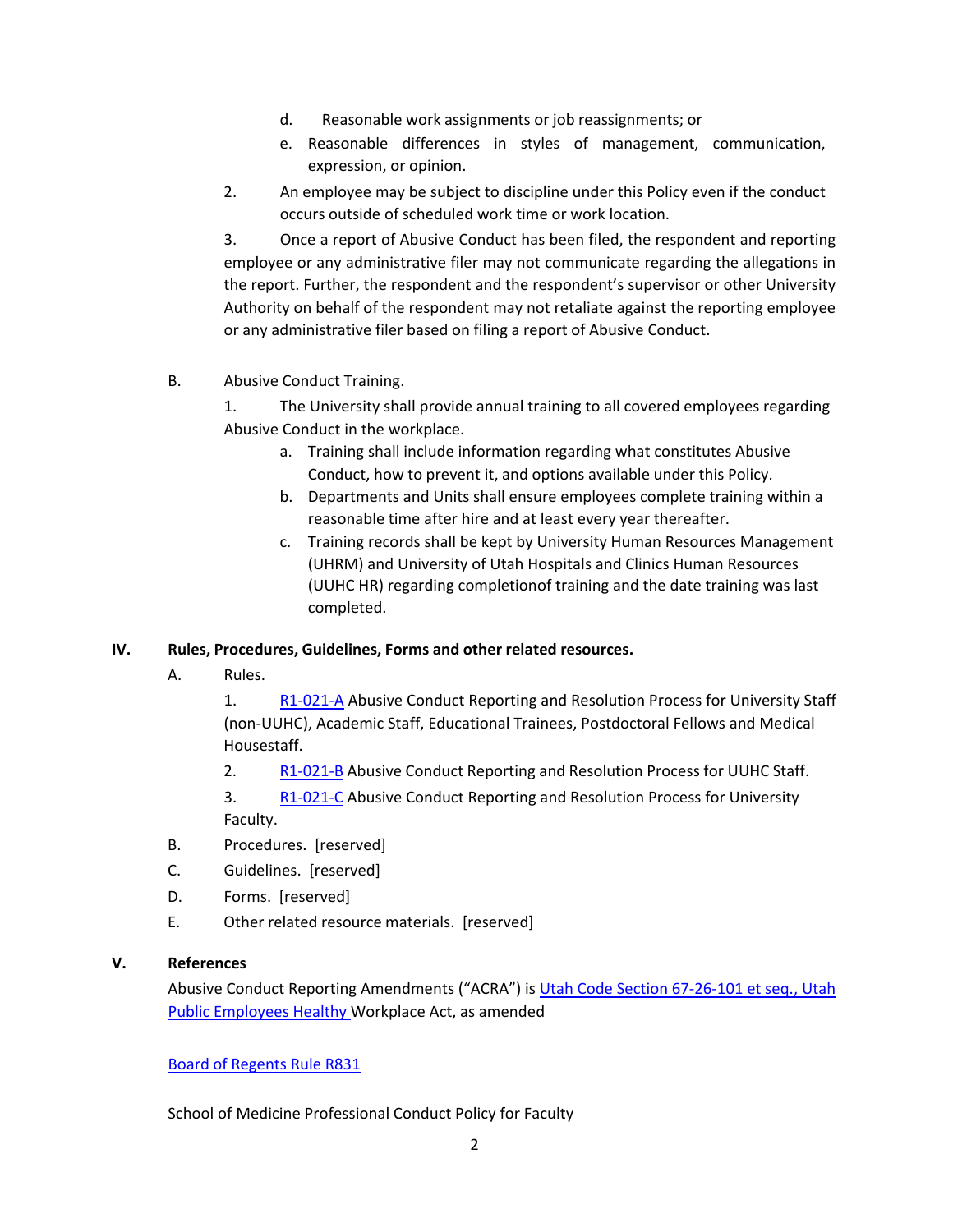Professional Conduct of University of Utah Health Medical Providers Ethical Standards and Code of Conduct Handbook

Policy 5‐001: Personnel Definitions

Policy 5-106: Equal Opportunity and Nondiscrimination in Employment

Policy 5‐111: Corrective Actions and Termination Policy for Staff

Policy 5‐205: Code of Conduct for Staff

Policy 1‐012: University Non‐discrimination Policy

Policy 6‐309: Academic Staff, Educational Trainees, Postdoctoral Fellows and Medical Housestaff

Policy 6-316: Code of Faculty Rights and Responsibilities

#### **VI. Contacts**

The designated contact officials for this Policy are:

- A. Policy Owner (primary contact person for questions and advice): Director of Employee Relations for Human Resources.
- B. Policy Officer: Chief Human Resource Officer.
- These officials are designated by the University President or delegee, with assistance of the Institutional Policy Committee, to have the following roles and authority, as provided in University Rule 1‐001:
- *"A 'Policy Officer' will be assigned by the President for each University Policy, and will typically be someone at the executive level of the University (i.e., the President and his/her Cabinet Officers). The assigned Policy Officer is authorized to allow exceptions to the Policy in appropriate cases.... "*
- *"The Policy Officer will identify an 'Owner' for each Policy. The Policy Owner is an expert on the Policy topic who may respond to questions about, and provide interpretation of the Policy; and will typically be someone reporting to an executive level position (as defined above), but may be any other person to whom the President or a Vice President has delegated such authority for a specified area of University operations. The Owner has primary responsibility for maintaining the relevant portions of the Regulations Library... .[and] bears the responsibility for determining ‐requirements of particular Policies... ." University*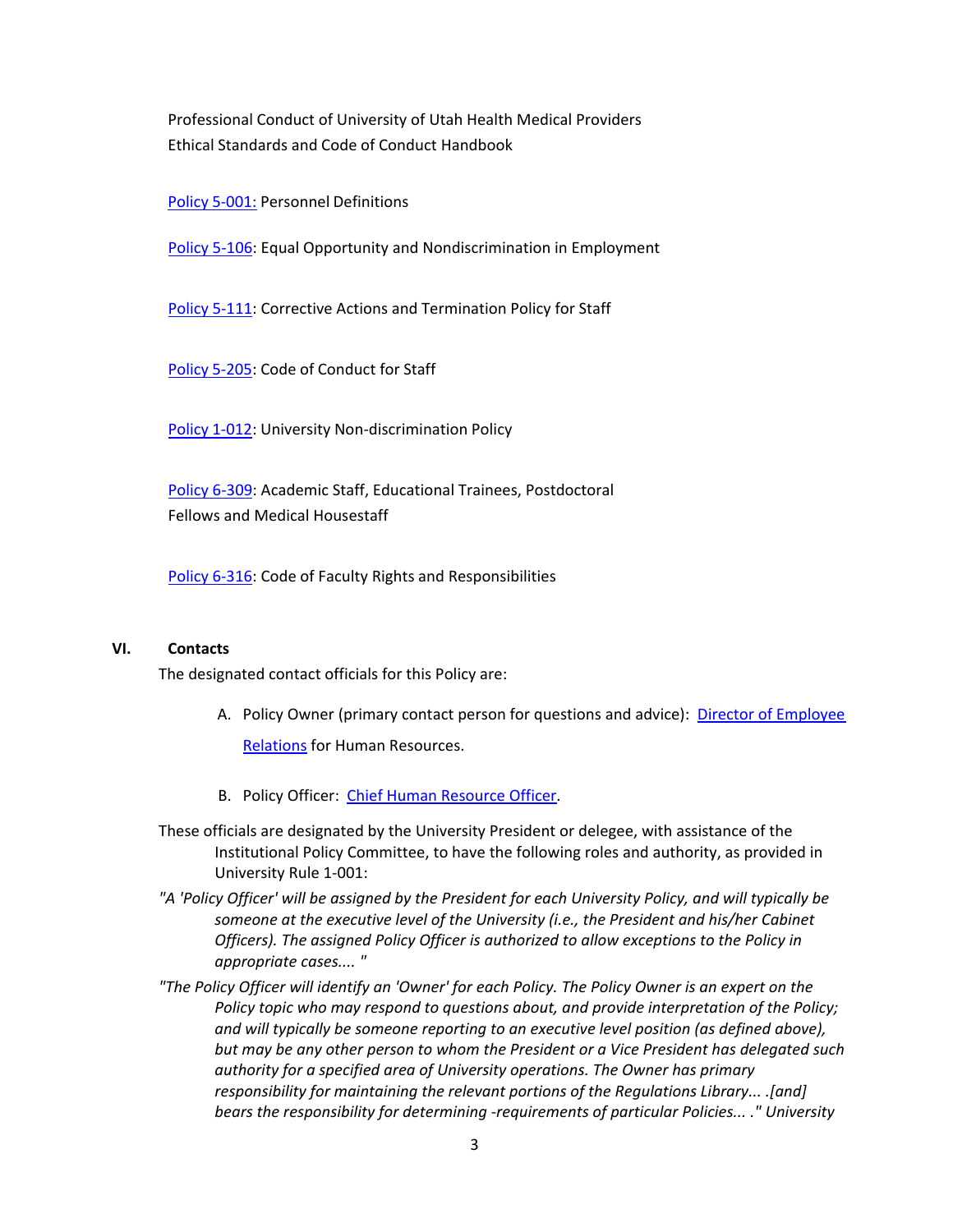*Rule 1‐001‐III‐B & E.*

#### **VII. History**

Renumbering: [not applicable]

Revision History:

A. Current Version: Revision 0. This Interim Policy 1‐021, Revision 0, and the accompanying Interim Rules 1‐021A, 1‐021B, and 1‐021C, were adopted on December 8, 2020, by University President Ruth Watkins, with designated effective date of January 1, 2021. This set of Interim Regulations was subsequently presented to the Academic Senate Executive Committee December 10, 2020, presented for the Information and Recommendations of the Academic Senate, January 11, 2021, and presented for approval of the Board of Trustees February 9, 2021. These were enacted as Interim Regulations (in accord with Policy 1‐001) in order to comply with recently changed state law (Utah House Bill 12). They will remain in effect until a permanent version is adopted, which is anticipated to occur by December 2021, after review by appropriate internal University groups.

Legislative History of Revision 0 *{link to legislative history file}*

B. Earlier versions:

[reserved]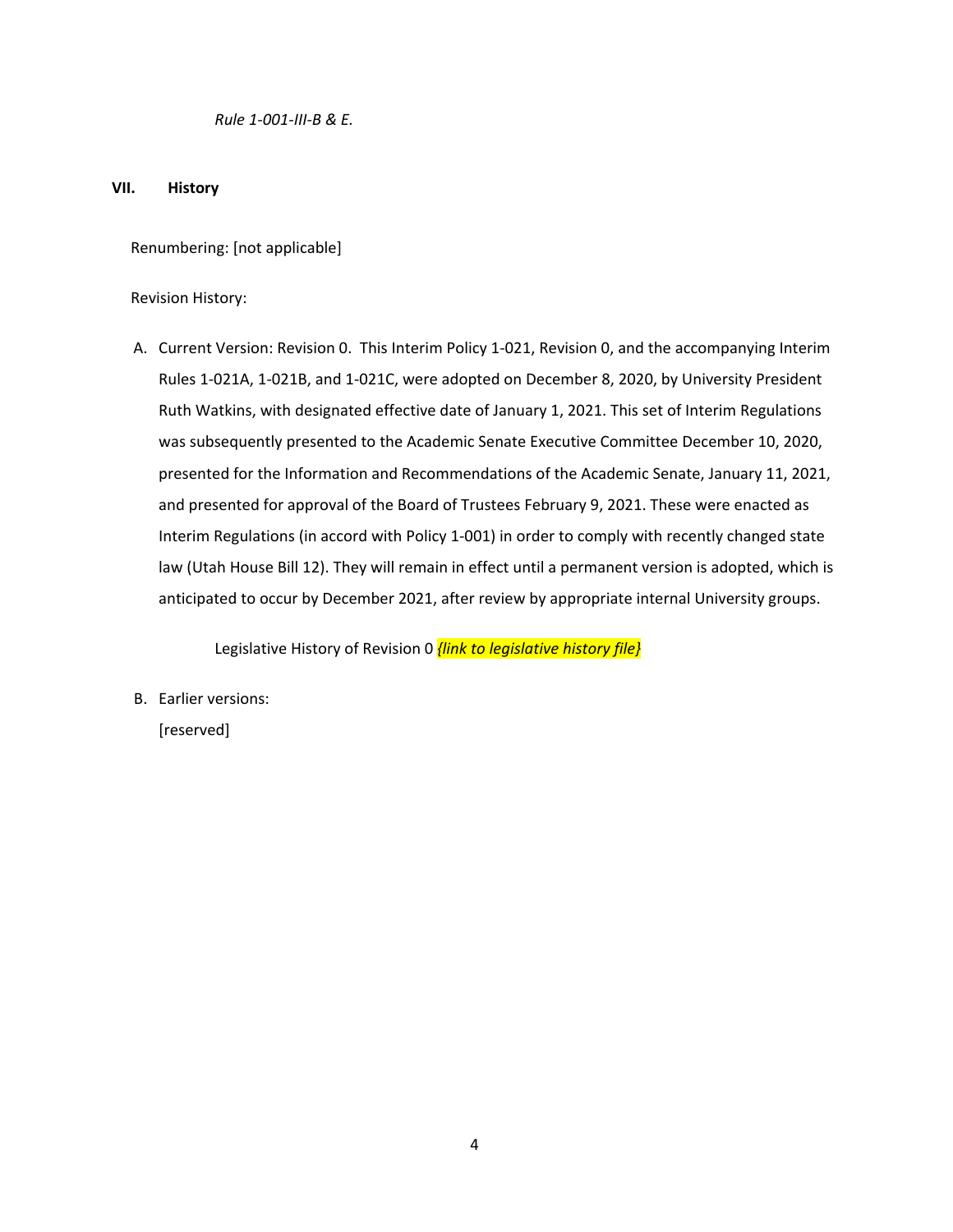,[Interim] R1-021-A Abusive Conduct Reporting and Resolution Process for University Staff (non-UUHC), Academic Staff, Educational Trainees, Postdoctoral Fellows and Medical Housestaff

#### **I. Purpose and Scope**

To provide a reporting and resolution process that gives employees and University authorities the tools to resolve abusive conduct reports. This Rule is applicable to all University Staff Members, with the exception of University of Utah Hospitals and Clinics (UUHC) Staff Members (see Rule R1-021-B). This Rule is also applicable to Academic Staff, Educational Trainees, Postdoctoral Fellows and Medical Housestaff.

A. This Rule applies to all University Staff Members, including Staff Members who are "atwill" as defined by Policy 5-001 and applies to Academic Staff, Educational Trainees, Postdoctoral Fellows and Medical Housestaff as defined in policy 6-309.

B. Definitions (reserved)

#### II. Rule

A. Reporting and Resolution Process

1. Reporting employee or administrative filer completes the Abusive Conduct Reporting Form. University Human Resource Management (UHRM) will conduct an initial review of the report filed, which may include an initial interview with the reporting employee or administrative filer, and one or a more of the following:

- a) Referral to appropriate University Authority for resolution.
	- i. Resolution may be informal such as, mediation, coaching, or other resolution resources, or resolution may be formal such as implementation of corrective and disciplinary actions. Egregious behavior will be resolved in accordance with policy 5-111C – Egregious Behavior.
	- ii. Upon receipt of a referral, the University Authority should determine a resolution within ten (10) working days. This will be the final decision, and the matter will be considered closed. A notice will be sent to the reporting employee and the respondent if a report cannot be resolved within 10 working days. Resolution will be reported to UHRM.
- b) Deny a referral to University Authority due to failure to meet the definition of abusive conduct.
- c) Refer reporting employee and case to the Title IX/OEO Office in cases of discrimination or harassment. Resolution of the report under this policy will be held until completion of Title IX/OEO determination.
- d) Refer reporting employee and case to Public Safety in cases of violence or the threat of violence. Resolution of the report under this policy will be held until completion of Public Safety determination.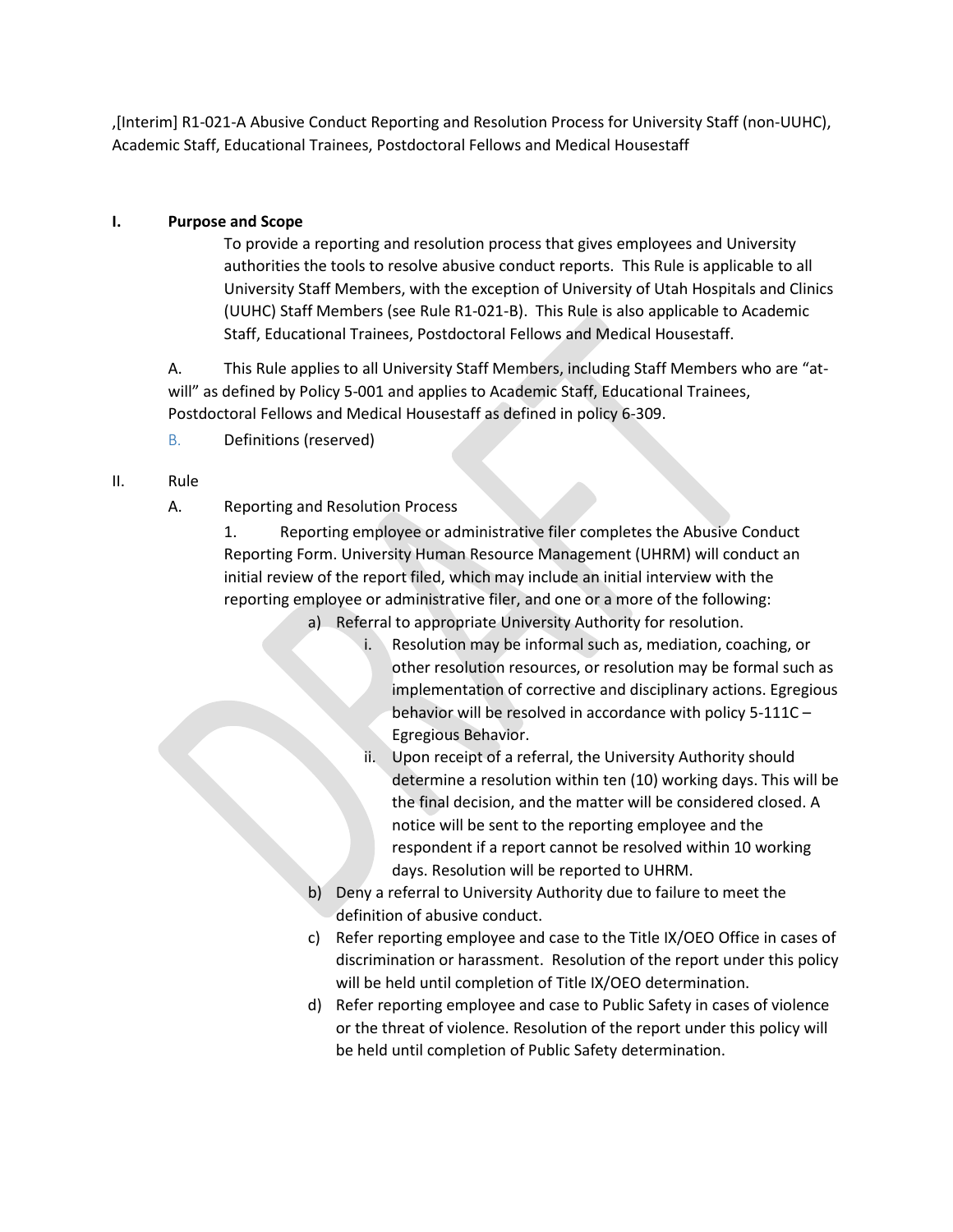- III. Procedures, Guidelines, Forms, and other Related Resources
	- A. Procedures (reserved)
	- B. Guidelines (reserved)
	- C. Forms (reserved)
- IV. References (reserved)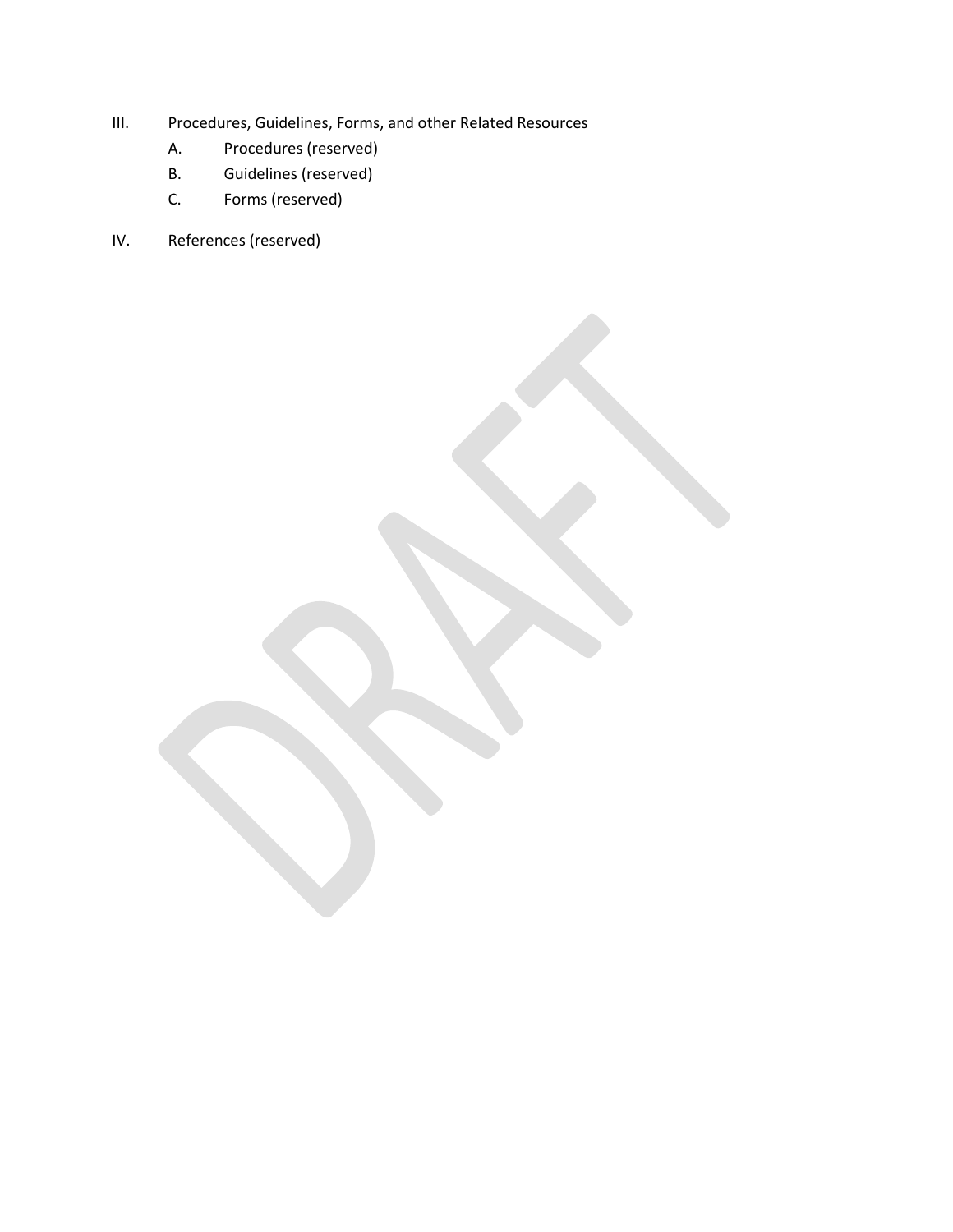[Interim Rule] R1-021-B for Abusive Conduct Reporting and Resolution Process for University of Utah Health Hospitals and Clinics Staff Members.

#### **I. Purpose and Scope**

To provide a reporting and resolution process that gives University of Utah Health Hospitals and Clinics (UUHC) staff and University Authorities the tools to report and resolve abusive conduct. This Rule is applicable to all University of Utah Health Hospitals and Clinics (UUHC) staff members.

II. Definitions (reserved)

#### III. Rule

A. Reporting and Resolution Process

1. Reporting employee or administrative filer completes the Abusive Conduct Reporting Form. UUHC Human Resources (HR) will conduct an initial review of the report filed, which may include an initial interview with the reporting employee or administrative filer, and one or a more of the following:

- a) Referral to appropriate University Authority for resolution.
	- i. Resolution may be informal such as, mediation, coaching, or other resolution resources. Resolution may be formal and occur through the issuance of corrective action in accordance with Policy 5-111. Any other applicable University policies and procedures will be adhered to for resolution.
	- ii. Upon receipt of a referral, the University Authority should determine a resolution within ten (10) working days. The University Authority will notify the reporting employee or administrative filer, the respondent, and HR regarding the findings. This will be the final decision, and the matter will subsequently be considered closed. Parties will not have the option to grieve findings, unless formal corrective action is issued per policy
		- i. A notice will be sent to the reporting employee or administrative filer and the respondent if a report cannot be resolved within 10 working days.
- b) UUHC HR may deny a referral and not send to the University Authority due to failure to meet the definition of abusive conduct.
- c) UUHC HR may refer reporting employee and case to the Office of Equal Opportunity, Affirmative Action, and Title IX (OEO) in cases of discrimination or harassment.
	- a. If taken for investigation, referral will follow OEO/AA process
	- b. If not taken for investigation, referral will return to the process outlined in this procedure.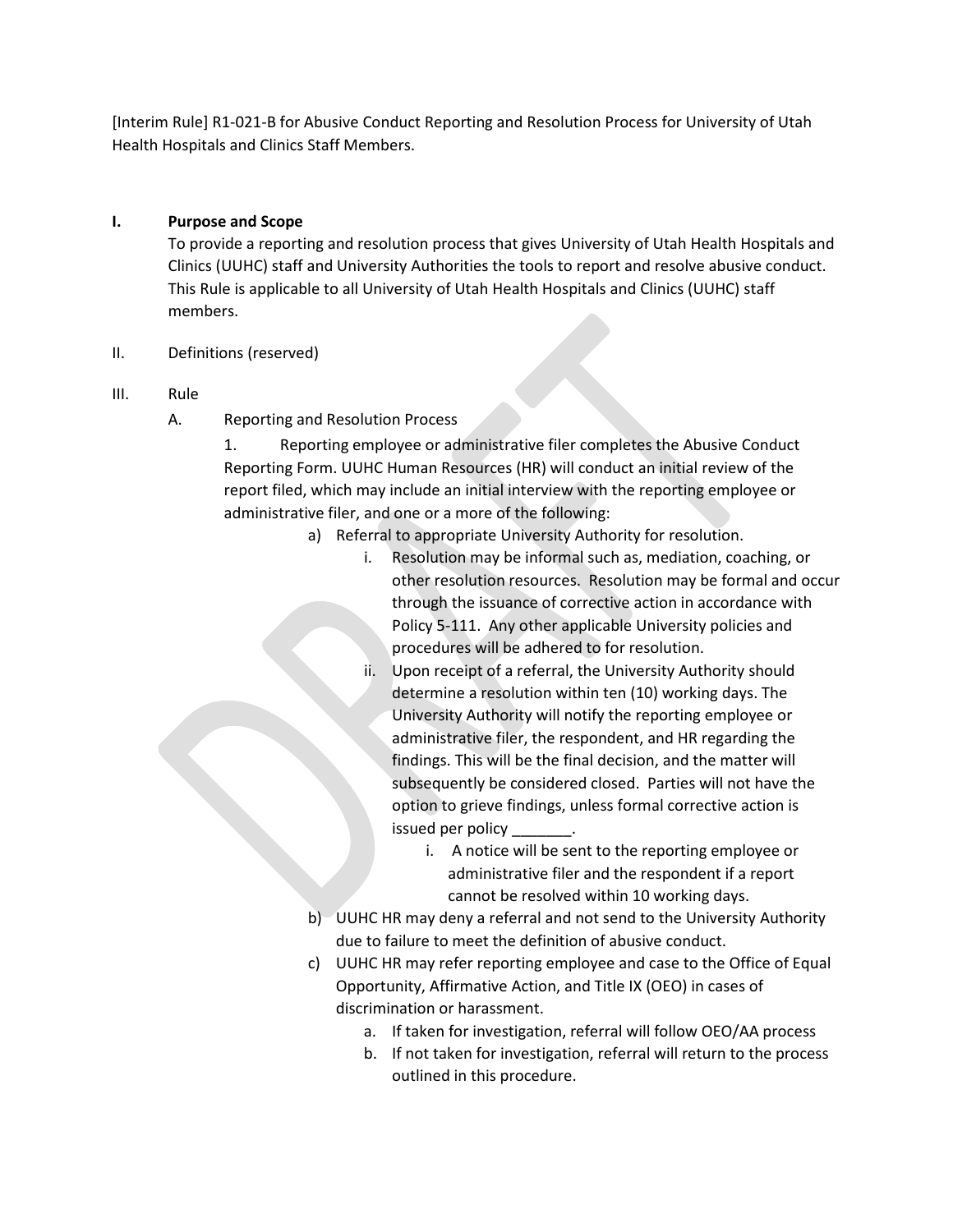- d) UUHC HR may refer reporting employee and case to Public Safety, in cases of violence or the threat of violence.
- IV. Procedures, Guidelines, Forms, and other Related Resources
	- A. Procedures (reserved)
	- B. Guidelines (reserved)
	- C. Forms (reserved)
- V. References (same as policy?)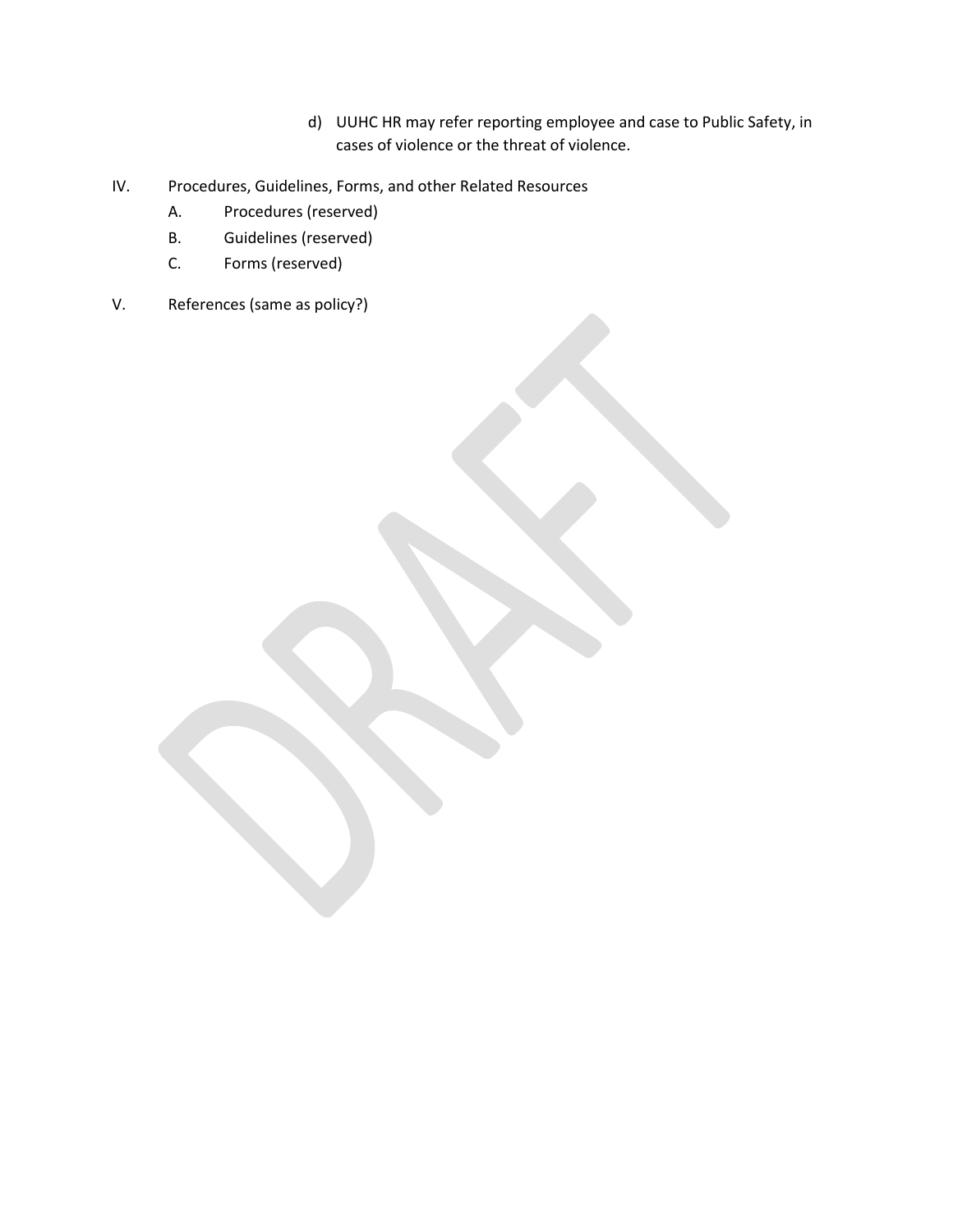#### **Interim R1-021-C Abusive Conduct Reporting and Resolution Process for Faculty**

#### **I. Definitions:**

*Faculty Member:* The term "faculty member" includes a person employed by the university as the president, vice president, director of libraries, dean, professor, associate professor, assistant professor, instructor, librarian, associate librarian, and assistant librarian, including a person holding a Career-line (research, clinical, lecturer), Adjunct and/or Visiting faculty appointment, whether or not that person is employed by the university in a full-time capacity.

#### **II. Process:**

The process for filing an initial complaint and a formal complaint is governed by the Code of Faculty Rights and Responsibilities [\(6-316\)](https://regulations.utah.edu/academics/6-316.php) and the Functions and Procedures of the Senate Consolidated Hearing Committee [\(6-011\)](https://regulations.utah.edu/academics/6-011.php). A summary of the processes are below. Please see full policies for specifics.

#### **III. Initial Concern:**

The University encourages informal resolution of problems and affected persons are urged to discuss their concerns with the following:

- 1. The involved faculty member and/or
- 2. The relevant department chair and/or dean (unless either is the complainant or respondent).

Please note that informal resolution of concerns by mutual consent of all parties is highly desired and is appropriate at any time. Use of a qualified mediator should also be considered as part of this process.

Please see the *university directory* to determine the appointment home of the faculty member.

#### **IV. Formal Complaint (if informal resolution not reached through the process above):**

If informal resolution is inappropriate or not achieved within 30 days, any person directly aggrieved by the allegation or any faculty member, student or staff member may file a complaint alleging a violation of the rules of the faculty code by a faculty member.

Complaints of violations of the abusive conduct policy that have not been able to be resolved informally may be filed in the office of the Senior Vice President for Academic Affairs or the Senior Vice President for Health Sciences, depending on the department of the responding faculty member. If either vice president is the complainant or the respondent, the other vice president shall act under these rules. The cognizant Vice President or their designee shall provide the responding faculty member with a copy of the complaint.

#### Form:<https://regulations.utah.edu/forms/chc-intake-form.pdf>

Once received, in consultation with the appropriate dean(s) and chair/director (unless either is the complainant or respondent), the cognizant vice president or designee shall determine whether efforts at informal resolution are appropriate and, if so, shall take whatever steps are useful to that end. These steps may include delegation of the informal resolution process to another person, meetings with the complainant and respondent, or any other processes that the vice president or designee thinks will assist in reaching an informal resolution.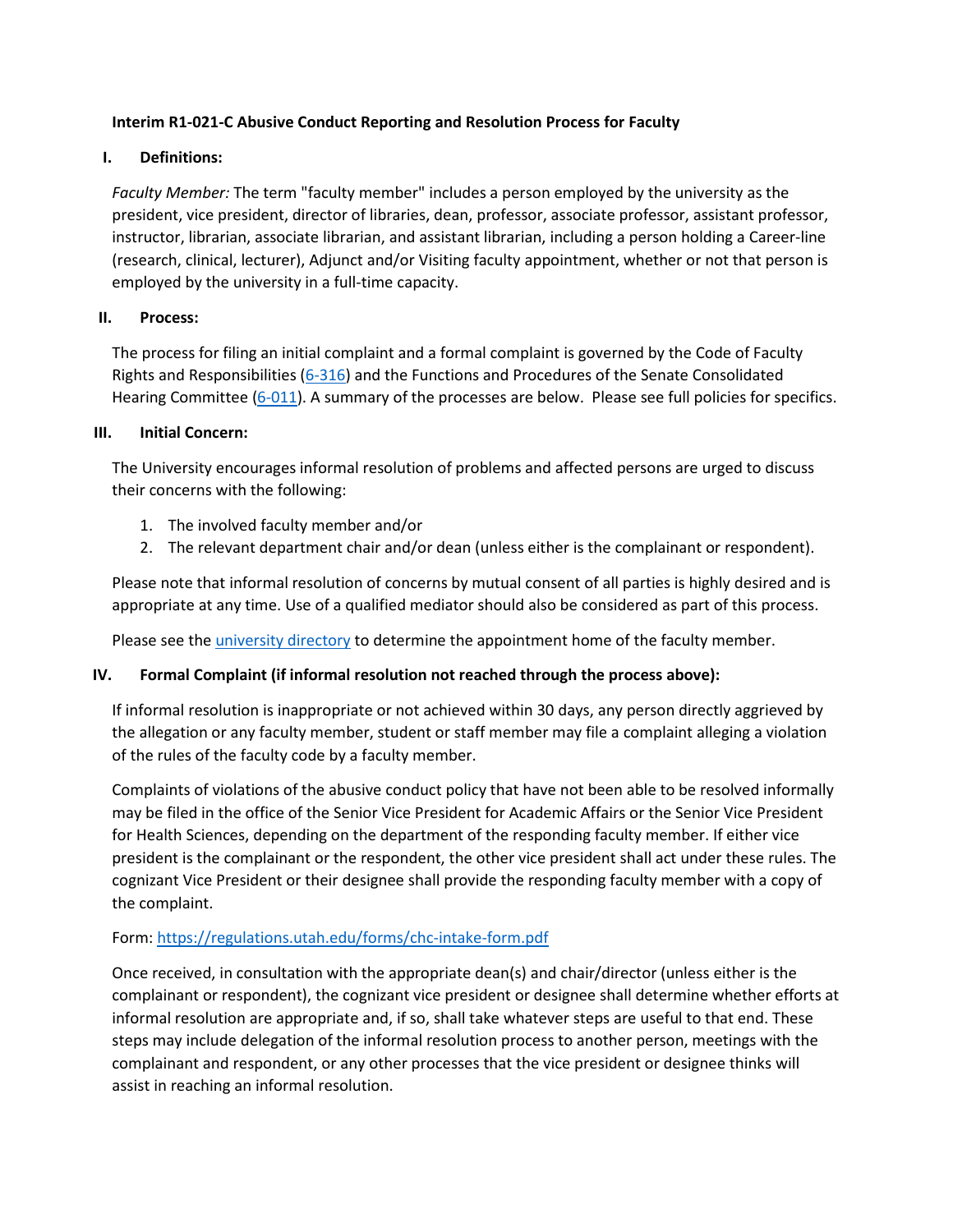If informal resolution is inappropriate, or if additional efforts at informal resolution are not successful within 30 days of the filing of the complaint, the vice president shall forward the complaint, with a description of efforts at attaining informal resolution, to the Consolidated Hearing Committee (hereafter "CHC") and notify the respondent and the complainant, and the cognizant department chair/director and dean of the same. From this point forward, the office of the vice president shall be a party to the proceedings.

If a complaint is referred to the Consolidated Hearing Committee, please se[e Policy 6-011](https://regulations.utah.edu/academics/6-011.php) for the full hearing process.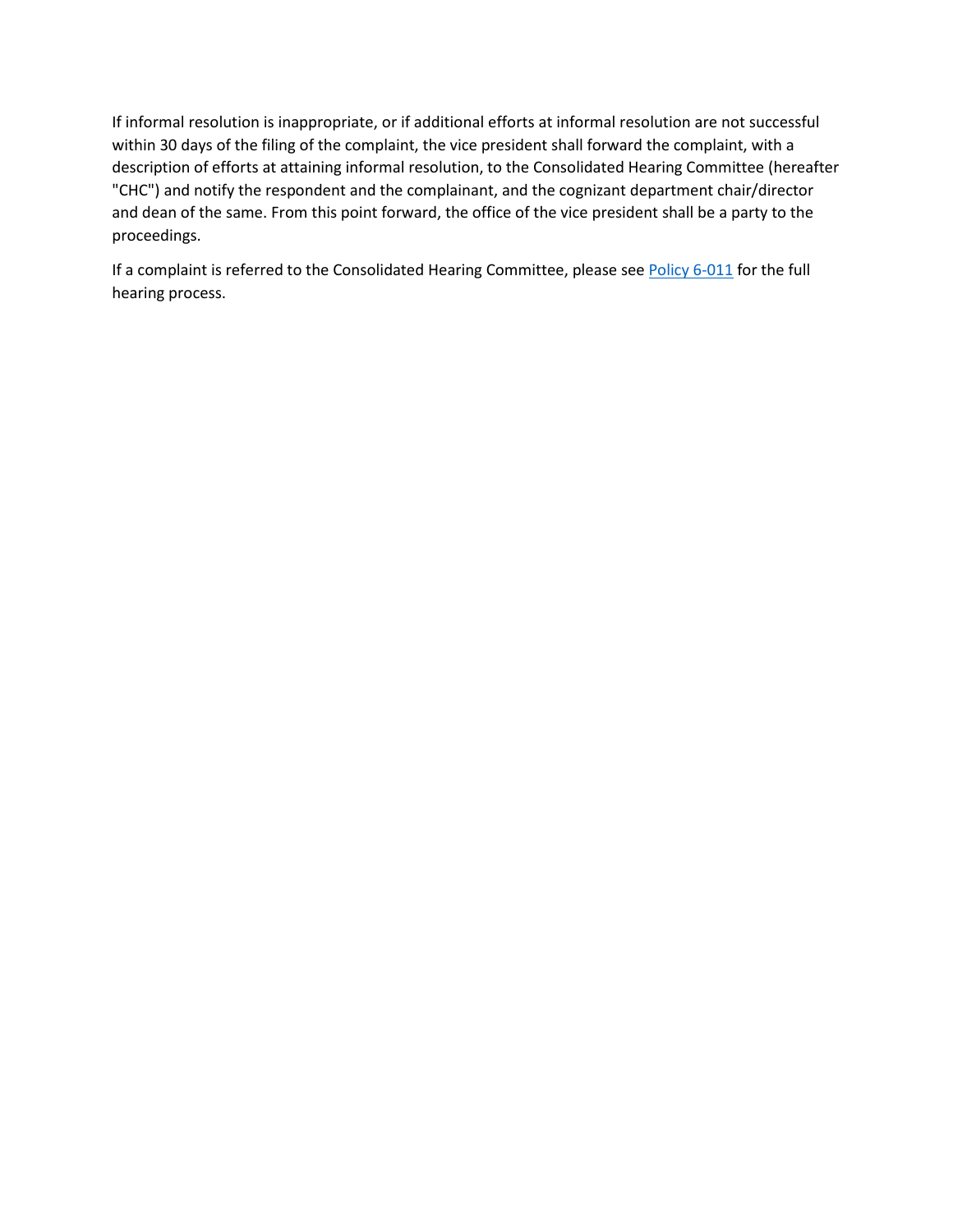|                   | <b>ABUSIVE CONDUCT REPORTING AMENDMENTS</b>                                         |
|-------------------|-------------------------------------------------------------------------------------|
|                   | 2020 GENERAL SESSION                                                                |
|                   | <b>STATE OF UTAH</b>                                                                |
|                   | <b>Chief Sponsor: Keven J. Stratton</b>                                             |
|                   | Senate Sponsor: Daniel W. Thatcher                                                  |
| <b>LONG TITLE</b> |                                                                                     |
|                   | <b>General Description:</b>                                                         |
|                   | This bill addresses abusive conduct among employees in state government.            |
|                   | <b>Highlighted Provisions:</b>                                                      |
|                   | This bill:                                                                          |
|                   | defines terms;                                                                      |
| ▶                 | expands the type of state employees who may file a complaint of abusive conduct;    |
|                   | requires an abusive conduct investigation in relation to an abusive conduct         |
| complaint;        |                                                                                     |
|                   | requires an administrative review process for an abusive conduct complaint;         |
| Þ.                | requires the Department of Human Resource Management (department) and other         |
|                   | state government employers to provide certain training relating to abusive conduct; |
| Þ.                | requires certain employers to annually report to the department on implementation,  |
|                   | numbers, and outcomes of abusive conduct complaints;                                |
|                   | requires the department to annually report to the Economic Development and          |
|                   | Workforce Services Interim Committee regarding implementation and                   |
|                   | recommendations concerning the provisions of this bill;                             |
|                   | • requires the judicial branch and an employer within the Utah System of Higher     |
|                   | Education to provide training to their employees regarding abusive conduct, and to  |
|                   | create a policy for reporting and resolving abusive conduct, among their employees; |
| and               |                                                                                     |
| ▶                 | makes technical and conforming changes.                                             |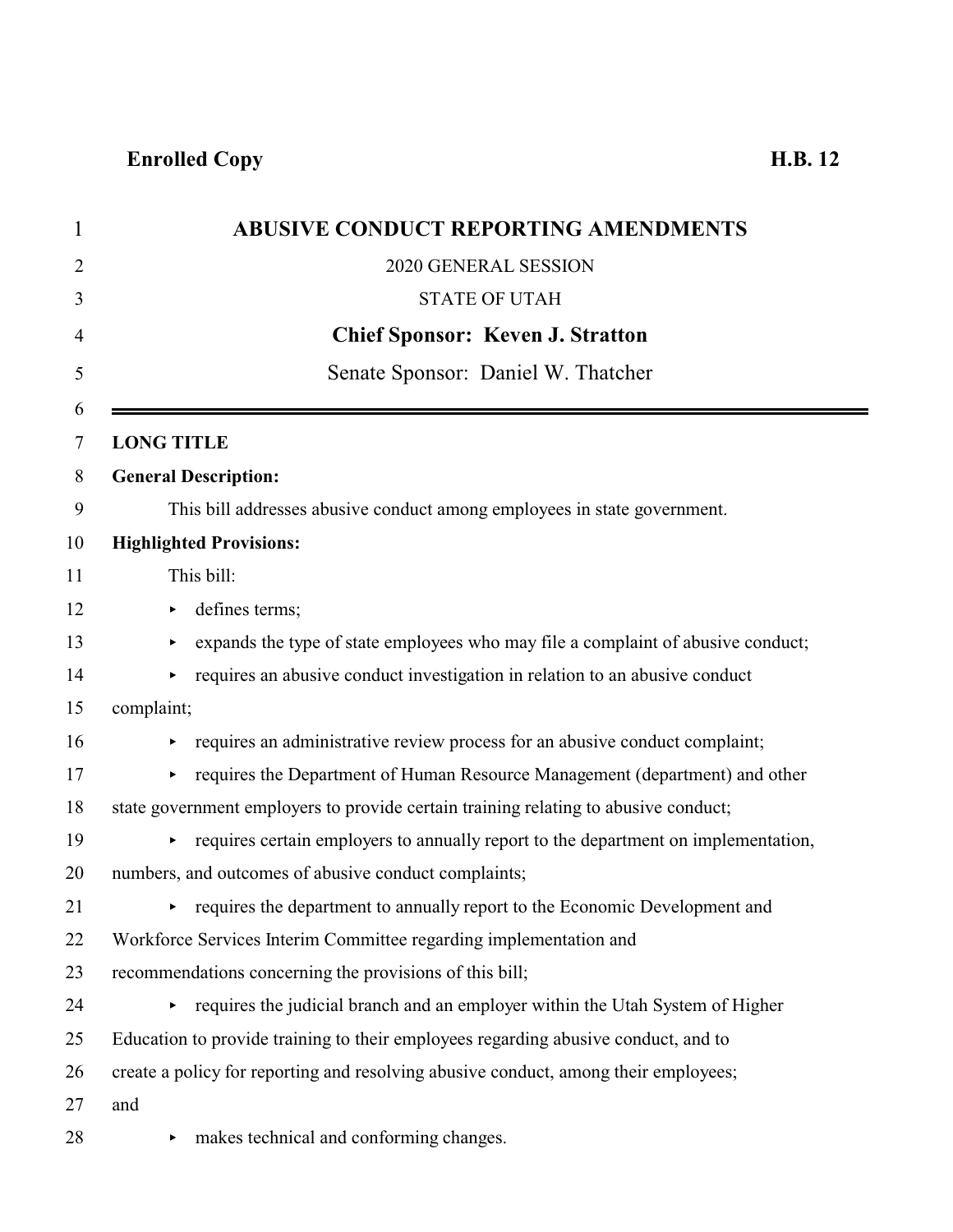## **Enrolled Copy**

<span id="page-23-0"></span>

i,

| 29 | <b>Money Appropriated in this Bill:</b>                                              |
|----|--------------------------------------------------------------------------------------|
| 30 | None                                                                                 |
| 31 | <b>Other Special Clauses:</b>                                                        |
| 32 | This bill provides a special effective date.                                         |
| 33 | <b>Utah Code Sections Affected:</b>                                                  |
| 34 | <b>AMENDS:</b>                                                                       |
| 35 | 67-19a-101, as last amended by Laws of Utah 2018, Chapter 390                        |
| 36 | 67-19a-102, as enacted by Laws of Utah 2018, Chapter 390                             |
| 37 | 67-19a-202, as last amended by Laws of Utah 2018, Chapter 390                        |
| 38 | 67-19a-501, as enacted by Laws of Utah 2018, Chapter 390                             |
| 39 | <b>ENACTS:</b>                                                                       |
| 40 | 67-26-101, Utah Code Annotated 1953                                                  |
| 41 | 67-26-102, Utah Code Annotated 1953                                                  |
| 42 | 67-26-103, Utah Code Annotated 1953                                                  |
| 43 | 67-26-201, Utah Code Annotated 1953                                                  |
| 44 | 67-26-202, Utah Code Annotated 1953                                                  |
| 45 | 67-26-203, Utah Code Annotated 1953                                                  |
| 46 | <b>RENUMBERS AND AMENDS:</b>                                                         |
| 47 | $67-26-301$ , (Renumbered from 67-19-44, as last amended by Laws of Utah 2018,       |
| 48 | Chapter 390)                                                                         |
| 49 |                                                                                      |
| 50 | Be it enacted by the Legislature of the state of Utah:                               |
| 51 | Section 1. Section 67-19a-101 is amended to read:                                    |
| 52 | 67-19a-101. Definitions.                                                             |
| 53 | As used in this chapter:                                                             |
| 54 | (1) "Abusive conduct" means the same as that term is defined in Section $[67-19-44]$ |
| 55 | $67 - 26 - 102$ .                                                                    |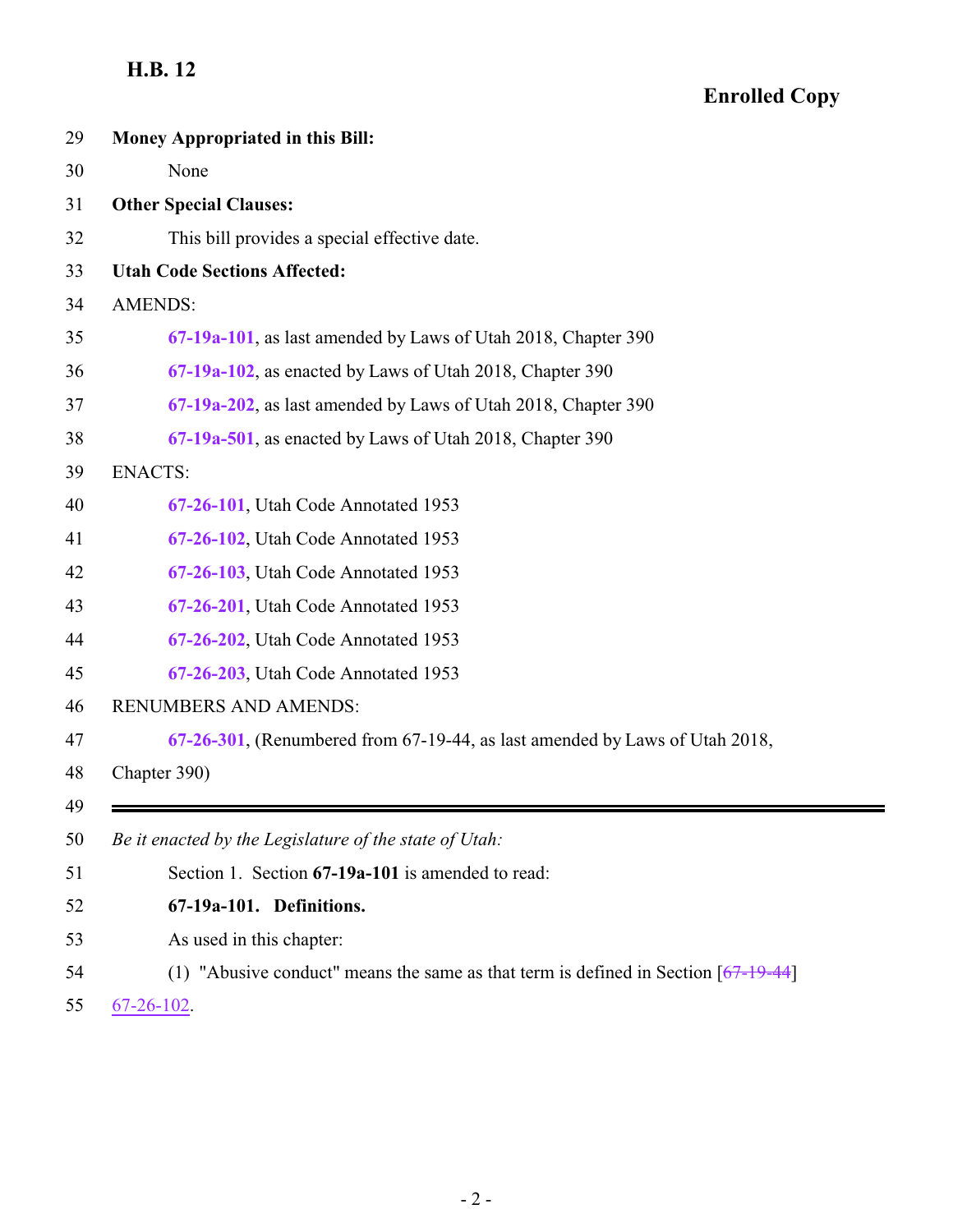| 56 | (2) "Administrator" means the person appointed under Section $67-19a-201$ to head the          |
|----|------------------------------------------------------------------------------------------------|
| 57 | Career Service Review Office.                                                                  |
| 58 | (3) "Career service employee" means a person employed in career service as defined in          |
| 59 | Section 67-19-3.                                                                               |
| 60 | (4) "Department" means the Department of Human Resource Management.                            |
| 61 | (5) "Employer" means the state of Utah and all supervisory personnel vested with the           |
| 62 | authority to implement and administer the policies of an agency.                               |
| 63 | (6) "Excusable neglect" means harmless error, mistake, inadvertence, surprise, a failure       |
| 64 | to discover evidence that, through due diligence, could not have been discovered in time to    |
| 65 | meet the applicable time period, misrepresentation or misconduct by the employer, or any other |
| 66 | reason justifying equitable relief.                                                            |
| 67 | (7) "Grievance" means:                                                                         |
| 68 | (a) a complaint by a career service employee concerning any matter touching upon the           |
| 69 | relationship between the employee and the employer;                                            |
| 70 | (b) any dispute between a career service employee and the employer;                            |
| 71 | (c) a complaint by a reporting employee that a public entity has engaged in retaliatory        |
| 72 | action against the reporting employee; and                                                     |
| 73 | (d) a complaint that the employer subjected the employee to conditions that a                  |
| 74 | reasonable person would consider intolerable, including abusive conduct.                       |
| 75 | (8) "Office" means the Career Service Review Office created under Section                      |
| 76 | $67-19a-201$ .                                                                                 |
| 77 | (9) "Public entity" means the same as that term is defined in Section $67-21-2$ .              |
| 78 | (10) "Reporting employee" means an employee of a public entity who alleges that the            |
| 79 | public entity engaged in retaliatory action against the employee.                              |
| 80 | (11) "Retaliatory action" means to do any of the following to an employee in violation         |
| 81 | of Section $67-21-3$ :                                                                         |
| 82 | (a) dismiss the employee;                                                                      |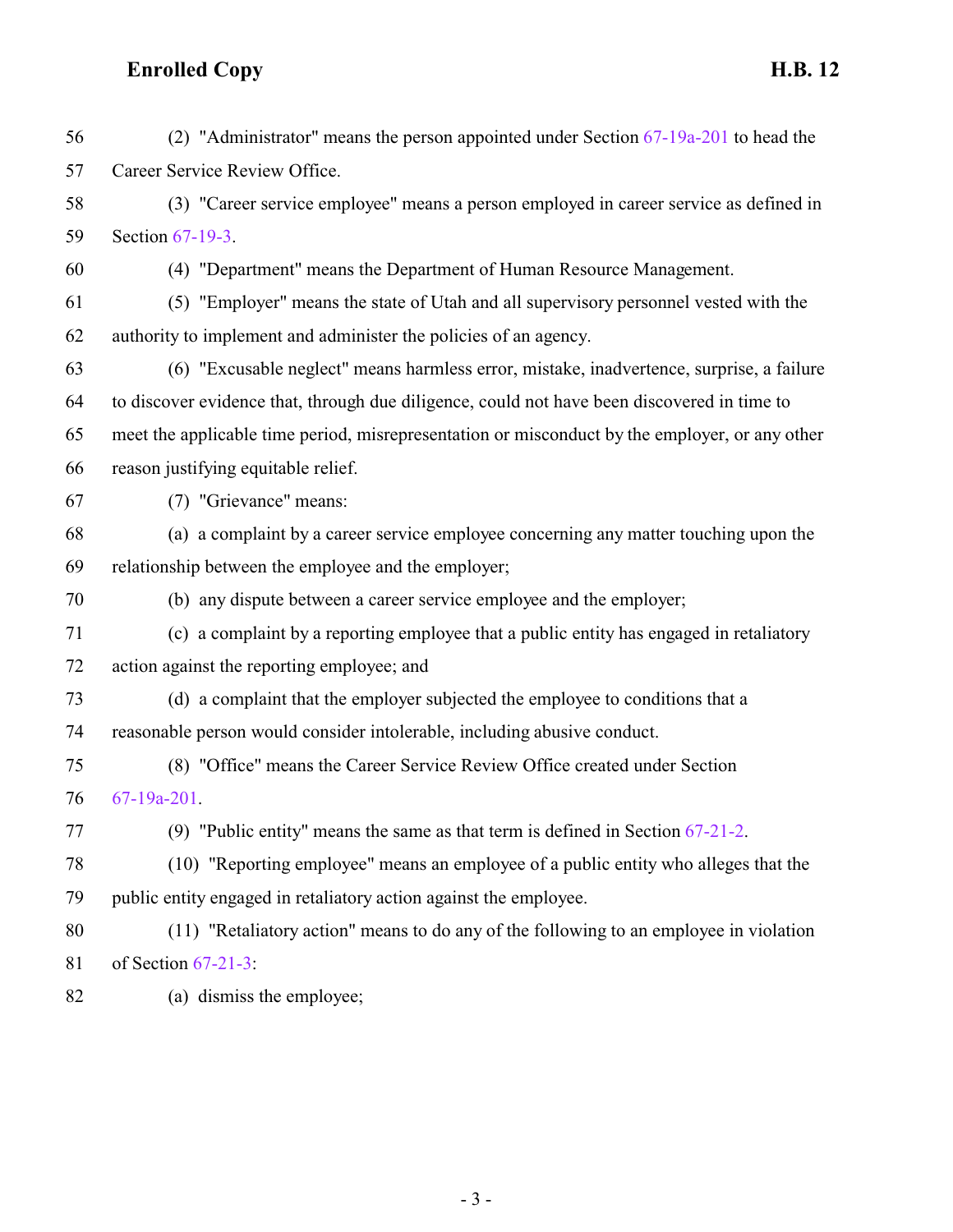**Enrolled Copy**

<span id="page-25-1"></span><span id="page-25-0"></span>

| 83  | (b) reduce the employee's compensation;                                                  |
|-----|------------------------------------------------------------------------------------------|
| 84  | (c) fail to increase the employee's compensation by an amount that the employee is       |
| 85  | otherwise entitled to or was promised;                                                   |
| 86  | (d) fail to promote the employee if the employee would have otherwise been promoted;     |
| 87  | or                                                                                       |
| 88  | (e) threaten to take an action described in Subsections $(11)(a)$ through $(d)$ .        |
| 89  | (12) "Supervisor" means the person:                                                      |
| 90  | (a) to whom an employee reports; or                                                      |
| 91  | (b) who assigns and oversees an employee's work.                                         |
| 92  | Section 2. Section 67-19a-102 is amended to read:                                        |
| 93  | 67-19a-102. Work environment policy.                                                     |
| 94  | As recognized and provided in Section $[67-19-44]$ 67-26-201, it is the policy of the    |
| 95  | state of Utah to provide and maintain a work environment free from abusive conduct.      |
| 96  | Section 3. Section 67-19a-202 is amended to read:                                        |
| 97  | 67-19a-202. Powers -- Scope of authority.                                                |
| 98  | (1) The office shall serve as the final administrative body to review a grievance from a |
| 99  | career service employee and an agency of a decision regarding:                           |
| 100 | (a) a dismissal;                                                                         |
| 101 | (b) a demotion;                                                                          |
| 102 | (c) a suspension;                                                                        |
| 103 | (d) a reduction in force;                                                                |
| 104 | (e) a dispute concerning abandonment of position;                                        |
| 105 | (f) a wage grievance if an employee is not placed within the salary range of the         |
| 106 | employee's current position;                                                             |
| 107 | (g) a violation of a rule adopted under Chapter 19, Utah State Personnel Management      |
| 108 | Act; or                                                                                  |
| 109 | (h) except as provided by Subsection (4), equitable administration of the following      |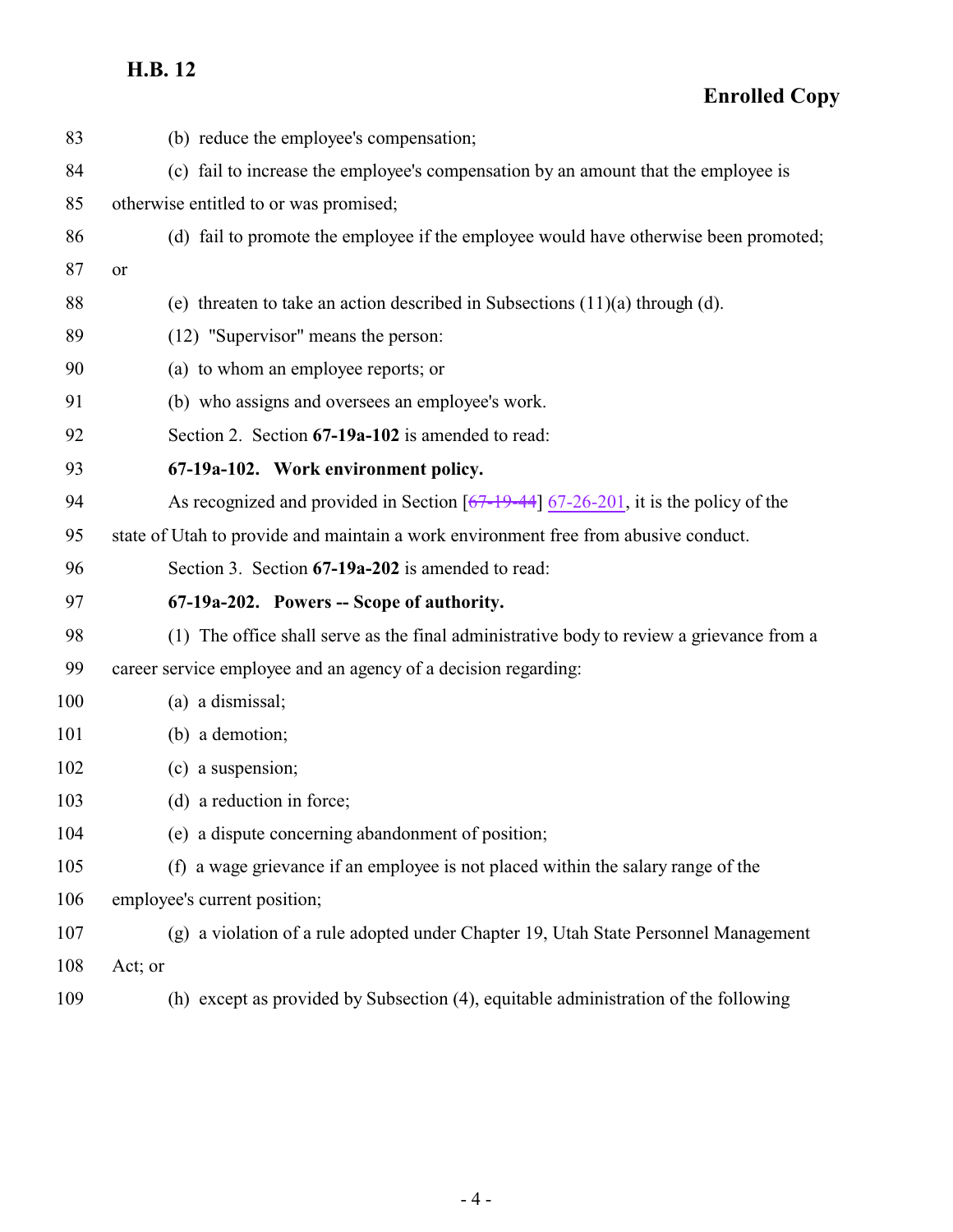| 110 | benefits:                                                                                             |
|-----|-------------------------------------------------------------------------------------------------------|
| 111 | (i) long-term disability insurance;                                                                   |
| 112 | (ii) medical insurance;                                                                               |
| 113 | (iii) dental insurance;                                                                               |
| 114 | (iv) post-retirement health insurance;                                                                |
| 115 | (v) post-retirement life insurance;                                                                   |
| 116 | (vi) life insurance;                                                                                  |
| 117 | (vii) defined contribution retirement;                                                                |
| 118 | (viii) defined benefit retirement; and                                                                |
| 119 | (ix) a leave benefit.                                                                                 |
| 120 | (2) The office shall serve as the final administrative body to review a grievance by a                |
| 121 | reporting employee alleging retaliatory action.                                                       |
| 122 | (3) The office shall serve as the final administrative body to review, without an                     |
| 123 | evidentiary hearing, the findings of an abusive conduct investigation [without an evidentiary         |
| 124 | hearing] described in Section 67-26-202 of a state executive branch agency employee.                  |
| 125 | (4) The office may not review or take action on:                                                      |
| 126 | (a) a personnel matter not listed in Subsections (1) through (3);                                     |
| 127 | (b) a personnel matter listed in Subsections (1) through (3) that alleges discrimination              |
| 128 | or retaliation related to a claim of discrimination that is a violation of a state or federal law for |
| 129 | which review and action by the office is preempted by state or federal law; or                        |
| 130 | (c) a personnel matter related to a claim for which an administrative review process is               |
| 131 | provided by statute and administered by:                                                              |
| 132 | (i) the Utah State Retirement Systems under Title 49, Utah State Retirement and                       |
| 133 | Insurance Benefit Act;                                                                                |
| 134 | (ii) the Public Employees' Benefit and Insurance Program under Title 49, Chapter 20,                  |
| 135 | Public Employees' Benefit and Insurance Program Act; or                                               |

(iii) the Public Employees' Long-Term Disability Program under Title 49, Chapter 21,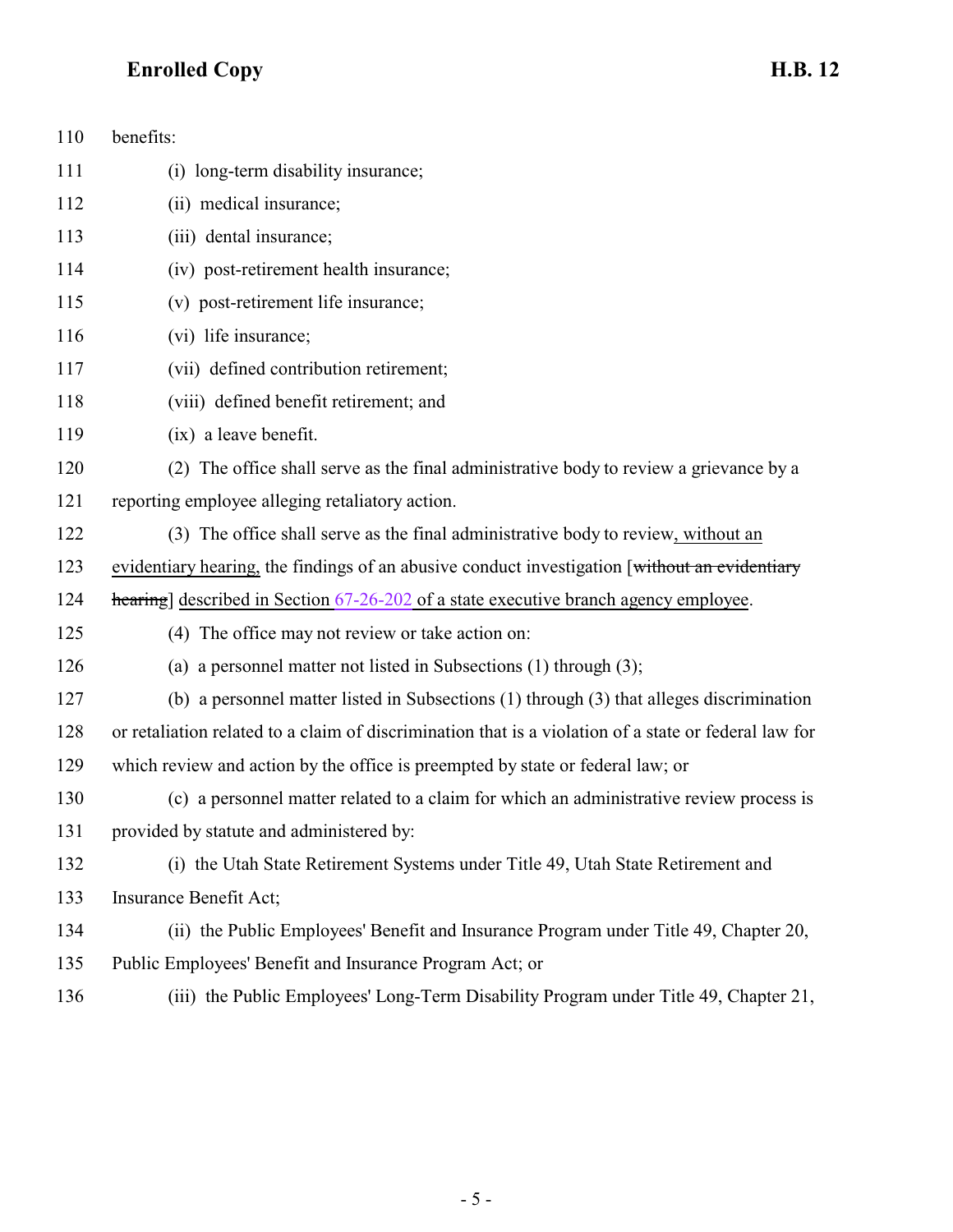<span id="page-27-0"></span>**Enrolled Copy**

| 137 | Public Employees' Long-Term Disability Act.                                                   |
|-----|-----------------------------------------------------------------------------------------------|
| 138 | (5) The time limits established in this chapter supersede the procedural time limits          |
| 139 | established in Title 63G, Chapter 4, Administrative Procedures Act.                           |
| 140 | Section 4. Section 67-19a-501 is amended to read:                                             |
| 141 | 67-19a-501. Procedural steps to be followed in an administrative review of an                 |
| 142 | abusive conduct investigation.                                                                |
| 143 | (1) An employee of a state executive branch agency, as defined in Section $67-26-102$ ,       |
| 144 | may, under Subsection 67-19a-202(3), initiate an administrative review of the findings of an  |
| 145 | abusive conduct investigation within 10 days after the day on which the employee receives     |
| 146 | notification of the investigative findings.                                                   |
| 147 | (2) (a) An employee bringing an administrative review of the findings described in            |
| 148 | Subsection (1) may file the request for the administrative review directly with the office.   |
| 149 | (b) The request for administrative review may $\lceil$ set forth describe the reasons for the |
| 150 | [appeal] administrative review and include any submissions the employee desires to submit.    |
| 151 | (3) (a) When an employee initiates the review described in Subsection (2) with the            |
| 152 | office:                                                                                       |
| 153 | (i) the role of the administrative review is to review and rule upon the [department's]       |
| 154 | findings [and decision] of the abusive conduct investigation; and                             |
| 155 | (ii) an evidentiary hearing is not required.                                                  |
| 156 | (b) The department shall make the abusive conduct investigative file available for the        |
| 157 | [administrator's] office's in camera review.                                                  |
| 158 | (c) The [administrator] office may:                                                           |
| 159 | (i) request additional relevant documents from the department or the affected                 |
| 160 | employee; and                                                                                 |
| 161 | (ii) interview the employee who initiated the administrative review and the                   |
| 162 | [department's] investigators who conducted the investigation.                                 |
| 163 | $(4)$ (a) If the administrator determines that the investigator's findings are not            |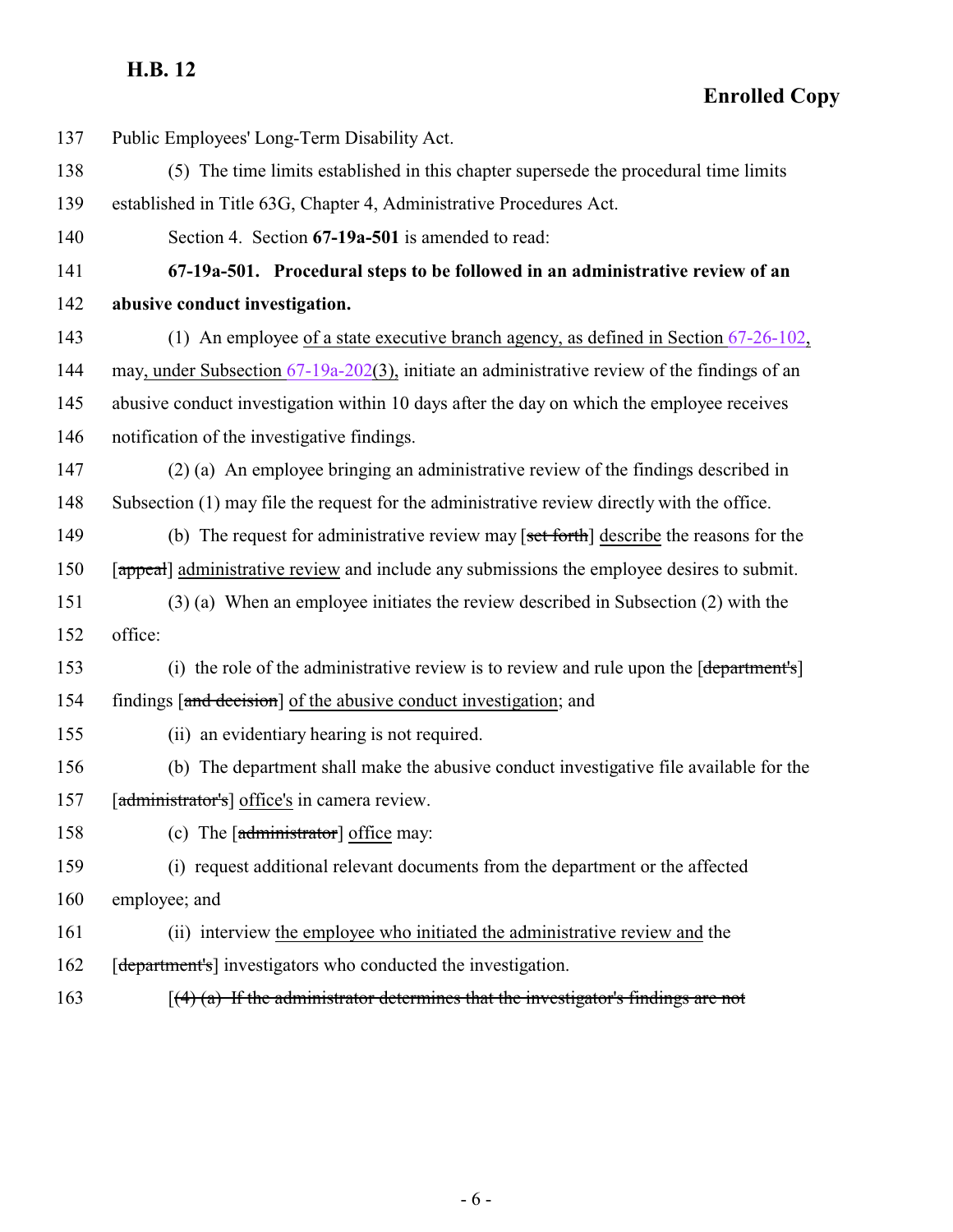<span id="page-28-0"></span>

| 164 | reasonable, rational, and sufficiently supported by the record, the administrator may overturn               |
|-----|--------------------------------------------------------------------------------------------------------------|
| 165 | the findings and remand to the agency for appropriate action.                                                |
| 166 | $\left[\frac{b}{b}\right]$ The administrator may uphold the department's investigative findings if, based on |
| 167 | the administrative review, the administrator determines that the investigator's findings are                 |
| 168 | reasonable, rational, and sufficiently supported by the record.                                              |
| 169 | (4) (a) The office may overturn the findings of the abusive conduct investigation if the                     |
| 170 | office determines that:                                                                                      |
| 171 | (i) the findings are not reasonable, rational, or sufficiently supported by the evidence;                    |
| 172 | $or$                                                                                                         |
| 173 | the facts on which the findings are based are inaccurate.<br>(i)                                             |
| 174 | (b) The office may uphold the findings of the abusive conduct investigation if the                           |
| 175 | office determines that:                                                                                      |
| 176 | (i) the findings are reasonable, rational, and sufficiently supported by the evidence; and                   |
| 177 | (ii) the facts on which the findings are based are accurate.                                                 |
| 178 | (5) (a) Within 30 days after the day on which an employee initiates an administrative                        |
| 179 | review under this section, the [administrator] office shall issue a notice stating whether the               |
| 180 | [administrator] office upheld or overturned the investigative findings.                                      |
| 181 | (b) The office's determination upon administrative review of the findings resulting                          |
| 182 | from an abusive conduct investigation is final and not subject to appeal.                                    |
| 183 | (c) The following are classified as protected under Title 63G, Chapter 2, Government                         |
| 184 | Records Access and Management Act, and any other applicable confidentiality provisions:                      |
| 185 | (i) the request for administrative review and any accompanying documents;                                    |
| 186 | (ii) documents that any party provides;                                                                      |
| 187 | (iii) the contents of the administrative review file; and                                                    |
| 188 | (iv) the office's determination.                                                                             |
| 189 | Section 5. Section 67-26-101 is enacted to read:                                                             |
| 190 | <b>CHAPTER 26. UTAH PUBLIC EMPLOYEES HEALTHY WORKPLACE ACT</b>                                               |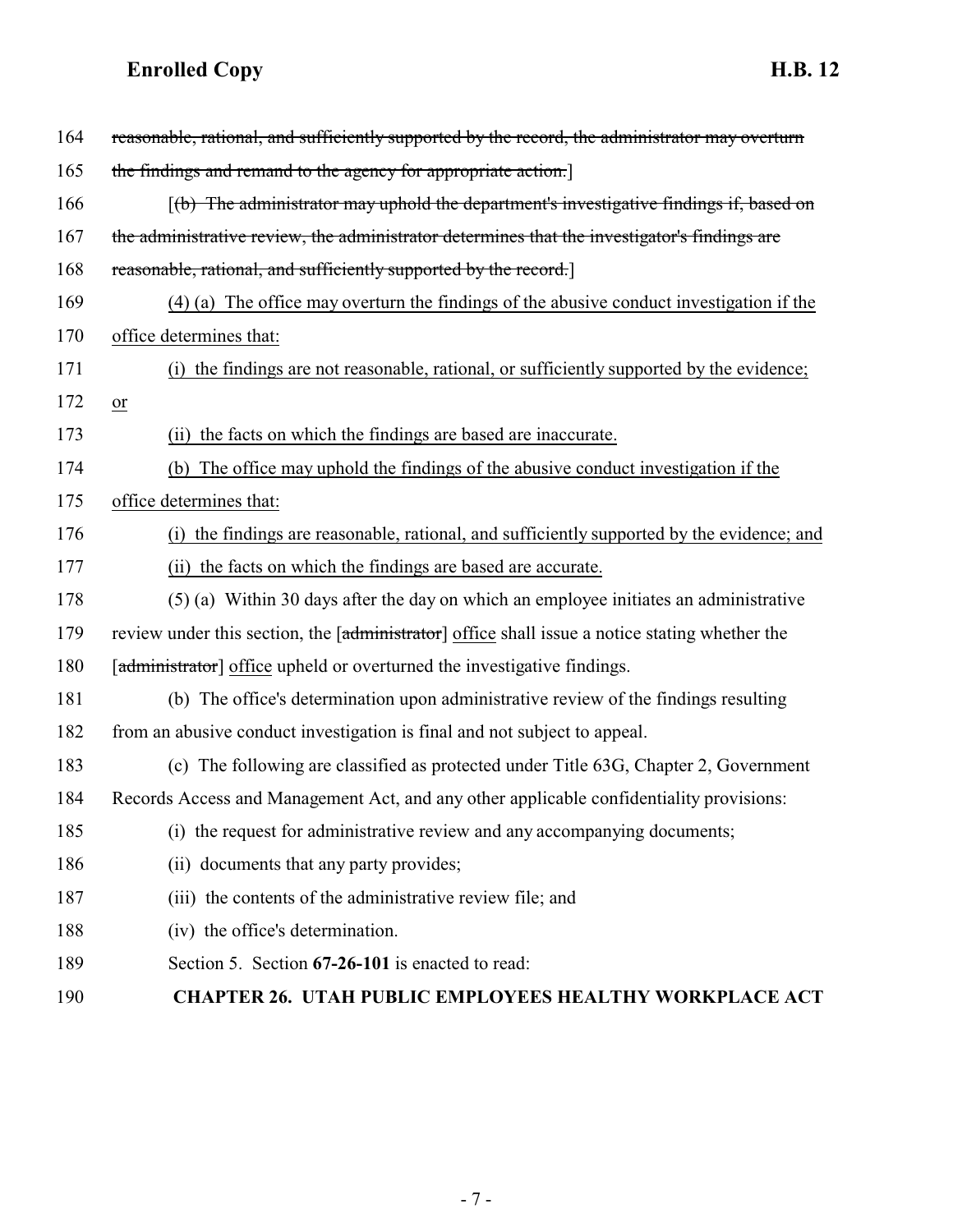<span id="page-29-0"></span>

| 191 | <b>Part 1. General Provisions</b>                                                                     |
|-----|-------------------------------------------------------------------------------------------------------|
| 192 | 67-26-101. Title.                                                                                     |
| 193 | This chapter is known as the "Utah Public Employees Healthy Workplace Act."                           |
| 194 | Section 6. Section 67-26-102 is enacted to read:                                                      |
| 195 | 67-26-102. Definitions.                                                                               |
| 196 | As used in this chapter:                                                                              |
| 197 | (1) (a) "Abusive conduct" means verbal, nonverbal, or physical conduct of an                          |
| 198 | employee to another employee of the same employer that, based on the severity, nature, or             |
| 199 | frequency of the conduct, a reasonable person would determine:                                        |
| 200 | (i) is intended to cause intimidation, humiliation, or unwarranted distress;                          |
| 201 | (ii) results in substantial physical harm or substantial psychological harm as a result of            |
| 202 | intimidation, humiliation, or unwarranted distress; or                                                |
| 203 | exploits an employee's known physical or psychological disability.<br>(iii)                           |
| 204 | (b) "Abusive conduct" does not mean a single act unless the act is an especially severe               |
| 205 | and egregious act that meets the standard described in Subsection $(1)(a)(i)$ , $(ii)$ , or $(iii)$ . |
| 206 | "Abusive conduct complaint process" means the process described in Section                            |
| 207 | 67-26-202.                                                                                            |
| 208 | (3) "Administrative review process" means a process that allows an employee, in                       |
| 209 | relation to the findings of an abusive conduct investigation, to seek an administrative review        |
| 210 | that:                                                                                                 |
| 211 | (a) an employer conducts in accordance with Section $67-26-202$ ; or                                  |
| 212 | (b) in relation to a state executive branch agency, the office conducts in accordance                 |
| 213 | with Section $67-19a-501$ .                                                                           |
| 214 | (4) "Department" means the Department of Human Resource Management.                                   |
| 215 | (5) (a) "Employee" means an employee of an employer.                                                  |
| 216 | "Employee" includes an elected or appointed official of an employer.<br>(b)                           |
| 217 | "Employer" means:<br>(6)                                                                              |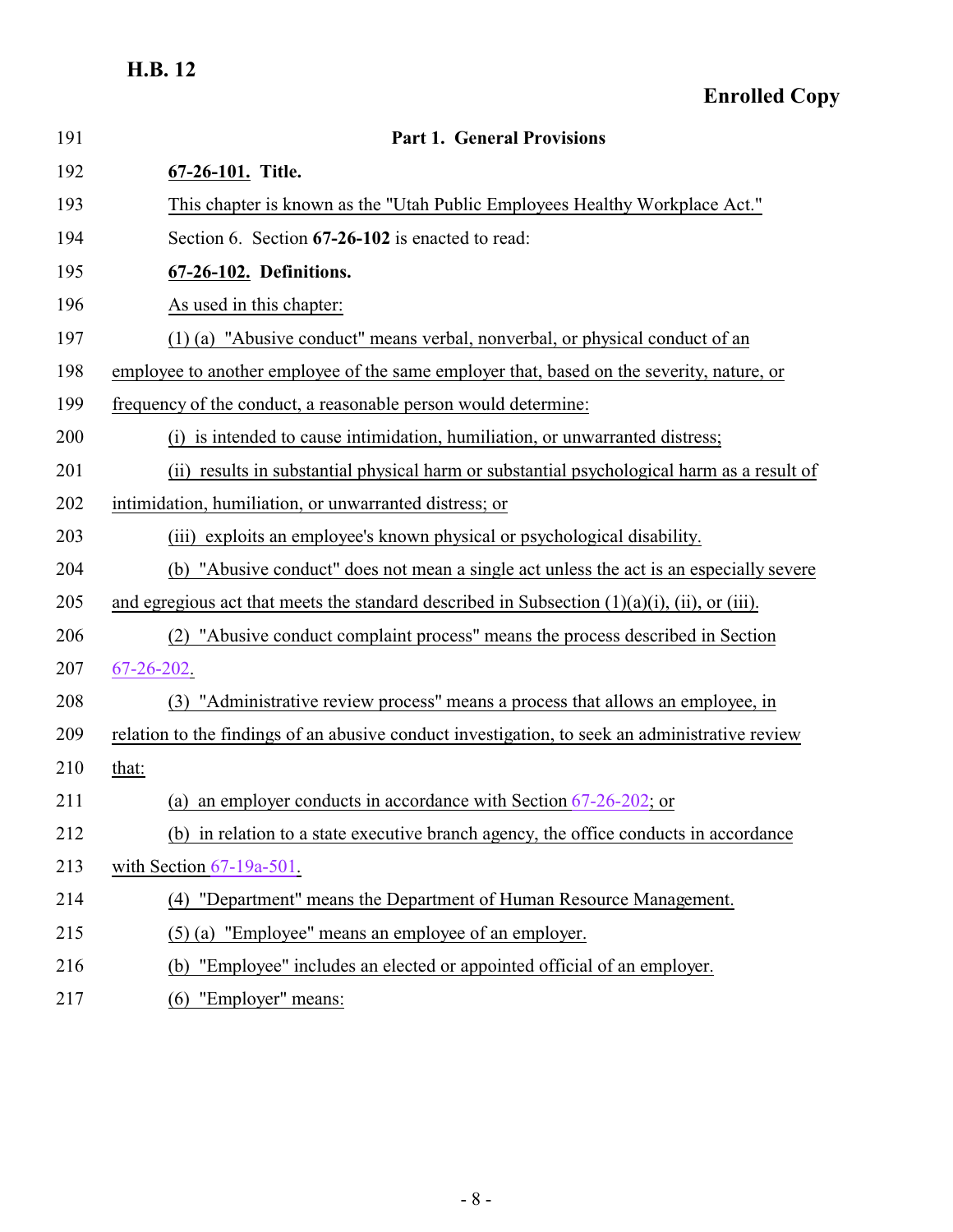| 218 | (a) a state executive branch agency; or                                                    |
|-----|--------------------------------------------------------------------------------------------|
| 219 | (b) an independent entity, as defined in Section 63E-1-102.                                |
| 220 | "Office" means the Career Service Review Office created under Section                      |
| 221 | $67 - 19a - 201$ .                                                                         |
| 222 | (8) "Physical harm" means the impairment of an individual's physical health or bodily      |
| 223 | integrity, as established by competent evidence.                                           |
| 224 | (9) "Psychological harm" means the impairment of an individual's mental health, as         |
| 225 | established by competent evidence.                                                         |
| 226 | (10) (a) "State executive branch agency" means a department, division, office, bureau,     |
| 227 | or other organization within the state executive branch.                                   |
| 228 | (b) "State executive branch agency" includes an agency under the authority of the          |
| 229 | governor, lieutenant governor, state treasurer, state auditor, or attorney general.        |
| 230 | "State executive branch agency" does not include the Utah System of Higher<br>(c)          |
| 231 | Education or an independent entity, as defined in Section 63E-1-102.                       |
| 232 | Section 7. Section 67-26-103 is enacted to read:                                           |
| 233 | 67-26-103. Effect of chapter.                                                              |
| 234 | This chapter does not:                                                                     |
| 235 | exempt or relieve a person from a liability, duty, or penalty provided by another<br>(1)   |
| 236 | federal or state law;                                                                      |
| 237 | create a private right of action;<br>(2)                                                   |
| 238 | expand or diminish rights or remedies available to a person before July 1, 2020; or<br>(3) |
| 239 | (4) expand or diminish grounds for discipline that existed before July 1, 2020.            |
| 240 | Section 8. Section 67-26-201 is enacted to read:                                           |
| 241 | Part 2. Abusive Conduct                                                                    |
| 242 | 67-26-201. State policy on abusive conduct.                                                |
| 243 | It is the policy of the state to provide and maintain a work environment free from         |
| 211 | ohygiya qonduqt                                                                            |

<span id="page-30-1"></span><span id="page-30-0"></span>244 abusive conduct.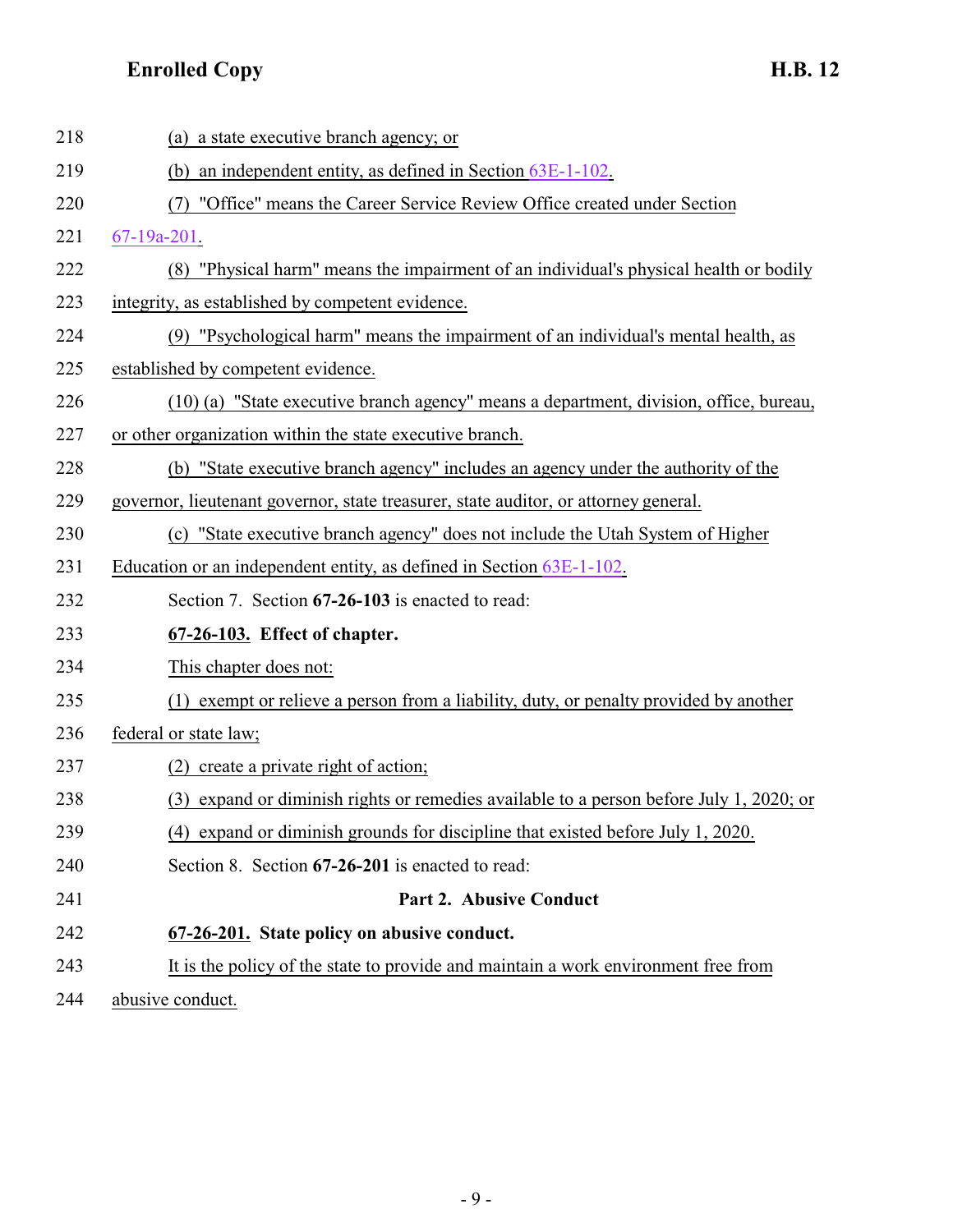<span id="page-31-0"></span>**Enrolled Copy**

| 245 | Section 9. Section 67-26-202 is enacted to read:                                               |
|-----|------------------------------------------------------------------------------------------------|
| 246 | 67-26-202. Abusive conduct complaint, investigation, administrative review                     |
| 247 | process.                                                                                       |
| 248 | (1) An employee may file a written complaint of abusive conduct with the human                 |
| 249 | resources department of the employee's employer if the complaint is against an employee of the |
| 250 | same employer as the employee filing the complaint.                                            |
| 251 | (2) If an employee files a written complaint of abusive conduct under Subsection (1),          |
| 252 | the human resources department of the employee's employer shall conduct an abusive conduct     |
| 253 | investigation.                                                                                 |
| 254 | (3) (a) Each employer that is not a state executive branch agency:                             |
| 255 | (i) shall provide the employer's employees a process for:                                      |
| 256 | (A) filing an abusive conduct complaint, including an alternative process if the               |
| 257 | complaint involves an individual who would otherwise receive or review an abusive conduct      |
| 258 | complaint; and                                                                                 |
| 259 | (B) an administrative review of the findings of an abusive conduct investigation               |
| 260 | described in Subsection (2) that is substantially similar to the administrative review process |
| 261 | described in Section $67-19a-501$ ; and                                                        |
| 262 | (ii) may request assistance from the department, at the department's current consultant        |
| 263 | rate, or the office, at a reasonable rate established by the office, in developing a process   |
| 264 | described in this Subsection $(3)(a)$ .                                                        |
| 265 | The department shall provide a process for an employee of a state executive branch<br>(b)      |
| 266 | agency to file an abusive conduct complaint, including an alternative process if the complaint |
| 267 | involves an individual who would otherwise receive or review an abusive conduct complaint.     |
| 268 | (4) The complaint described in Subsection (1) and a subsequent abusive conduct                 |
| 269 | investigation are subject to:                                                                  |
| 270 | (a) in relation to an employer other than a state executive branch agency, the                 |
| 271 | administrative review process described in Subsection $(3)(a)$ ; and                           |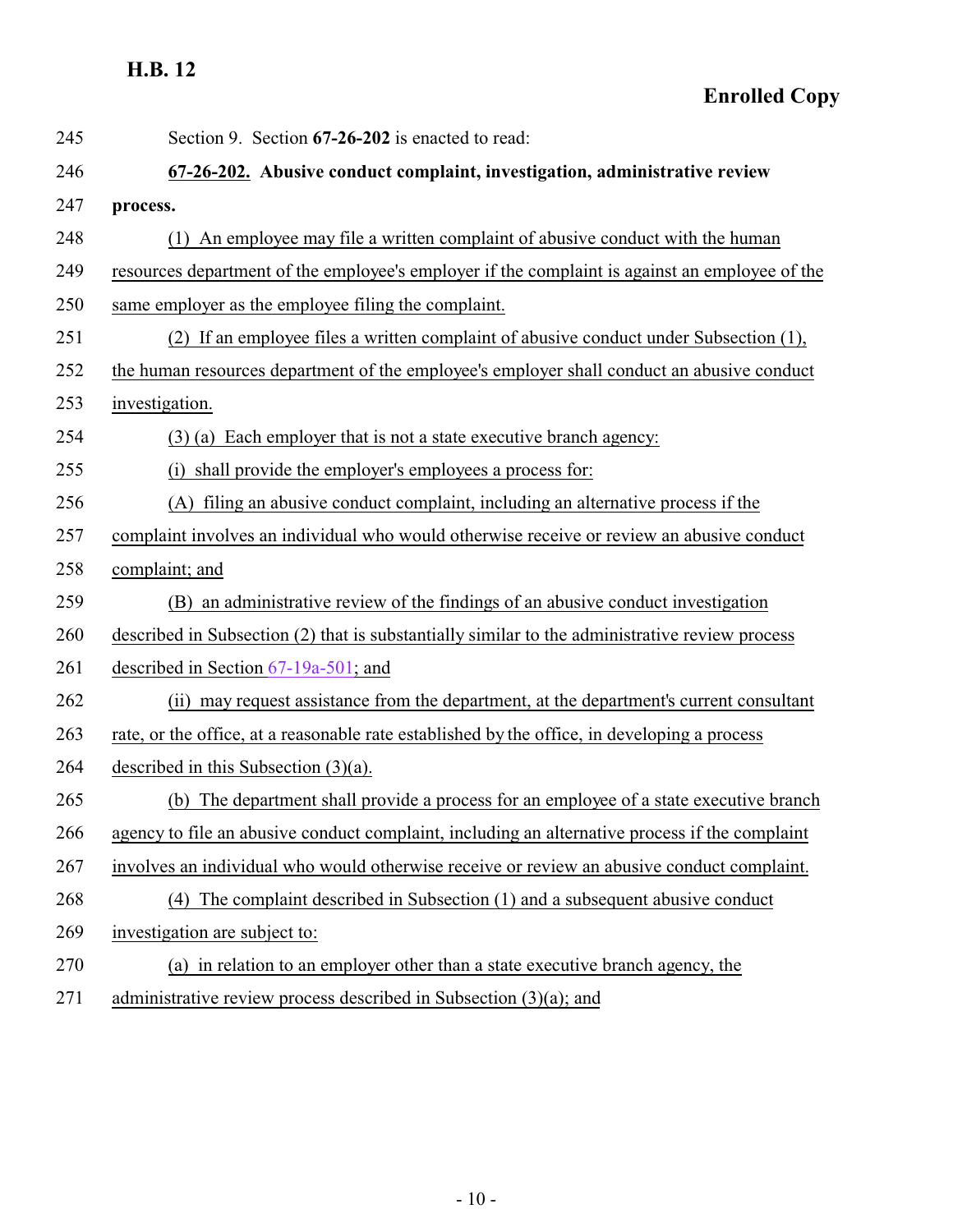<span id="page-32-0"></span>

| 272 | (b) in relation to a state executive branch agency, the office's administrative review         |
|-----|------------------------------------------------------------------------------------------------|
| 273 | process described in Section 67-19a-501.                                                       |
| 274 | Section 10. Section 67-26-203 is enacted to read:                                              |
| 275 | 67-26-203. Abusive conduct -- Training -- Policy.                                              |
| 276 | As used in this section:<br>(1)                                                                |
| 277 | "Abusive conduct" means:<br>(a)                                                                |
| 278 | (i) verbal, nonverbal, or physical conduct of a covered employee to another covered            |
| 279 | employee of the same covered employer that, based on the severity, nature, or frequency of the |
| 280 | conduct, a reasonable person would determine:                                                  |
| 281 | (A) is intended to cause intimidation, humiliation, or unwarranted distress;                   |
| 282 | (B) results in substantial physical harm or substantial psychological harm as a result of      |
| 283 | intimidation, humiliation, or unwarranted distress; or                                         |
| 284 | (C) exploits a covered employee's known physical or psychological disability.                  |
| 285 | (b) "Covered employee" means:                                                                  |
| 286 | for the judicial branch, a judge or an employee of the judicial branch; or                     |
| 287 | (ii) for a higher education entity, each governing member and each employee of the             |
| 288 | higher education entity.                                                                       |
| 289 | (c) "Covered employer" means:                                                                  |
| 290 | the judicial branch; or<br>(i)                                                                 |
| 291 | (ii) a higher education entity.                                                                |
| 292 | "Higher education entity" means an entity within the Utah System of Higher<br>(d)              |
| 293 | Education, including each member institution, the Board of Regents, and the office of          |
| 294 | commissioner of higher education.                                                              |
| 295 | (2) The judicial branch shall, beginning on January 1, 2021:                                   |
| 296 | (a) provide annual training to all covered employees on abusive conduct in the                 |
| 297 | workplace; and                                                                                 |
| 298 | (b) implement a policy prohibiting, and for reporting and resolving, abusive conduct           |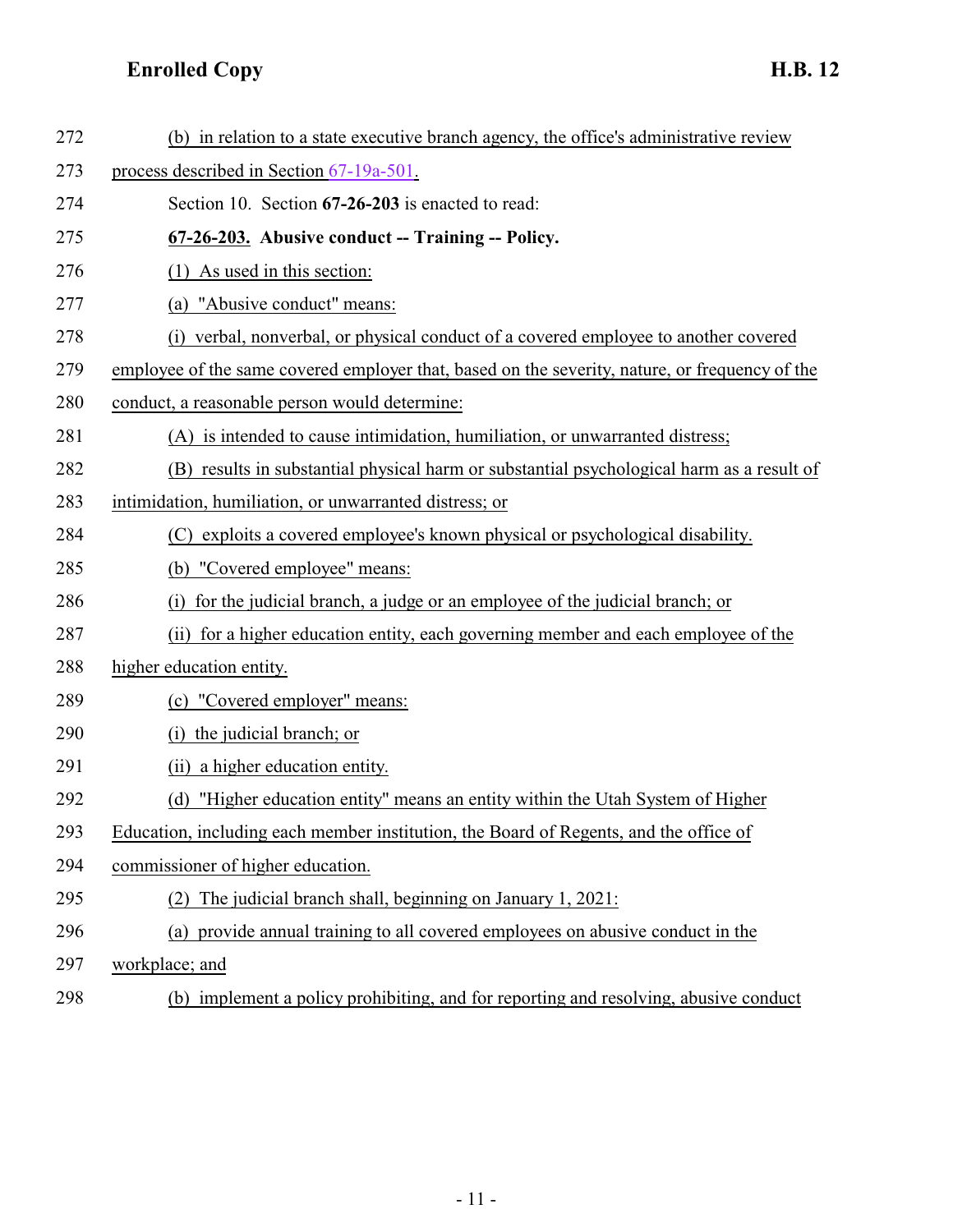**Enrolled Copy**

<span id="page-33-0"></span>

| 299 | within the judicial branch.                                                                            |
|-----|--------------------------------------------------------------------------------------------------------|
| 300 | (3) Each higher education entity shall, beginning on January 1, 2021:                                  |
| 301 | (a) provide annual training to all covered employees on abusive conduct in the                         |
| 302 | workplace; and                                                                                         |
| 303 | (b) implement a policy prohibiting, and for reporting and resolving, abusive conduct                   |
| 304 | within the higher education entity.                                                                    |
| 305 | (4) The judicial branch and each higher education entity shall, before May 1, 2021,                    |
| 306 | submit to the Government Operations Interim Committee a copy of the policies described in              |
| 307 | Subsections $(2)(b)$ and $(3)(b)$ .                                                                    |
| 308 | Section 11. Section 67-26-301, which is renumbered from Section 67-19-44 is                            |
| 309 | renumbered and amended to read:                                                                        |
| 310 | Part 3. Training and Reporting                                                                         |
| 311 | 67-26-301. Abusive conduct training.<br>$[67-19-44]$ .                                                 |
| 312 | $[(1)$ As used in this section:                                                                        |
| 313 | $(a)$ (i) "Abusive conduct" means verbal, nonverbal, or physical conduct of an                         |
| 314 | employee to another employee that, based on its severity, nature, and frequency of occurrence,         |
| 315 | a reasonable person would determine.]                                                                  |
| 316 | $[(A)$ is intended to cause intimidation, humiliation, or unwarranted distress;                        |
| 317 | [(B) results in substantial physical or psychological harm as a result of intimidation,                |
| 318 | humiliation, or unwarranted distress; or                                                               |
| 319 | $[ (C)$ exploits an employee's known physical or psychological disability.                             |
| 320 | [(ii) A single act does not constitute abusive conduct, unless it is an especially severe              |
| 321 | and egregious act that meets the standard under Subsection $(1)(a)(i)(A)$ , $(B)$ , or $(C)$ .         |
| 322 | [(b) "Employee" means an employee of a state executive branch agency.]                                 |
| 323 | $\left[\text{(c)}\right]$ "Physical harm" means the impairment of a person's physical health or bodily |
| 324 | integrity, as established by competent evidence.]                                                      |
| 325 | [(d) "Psychological harm" means the impairment of a person's mental health, as                         |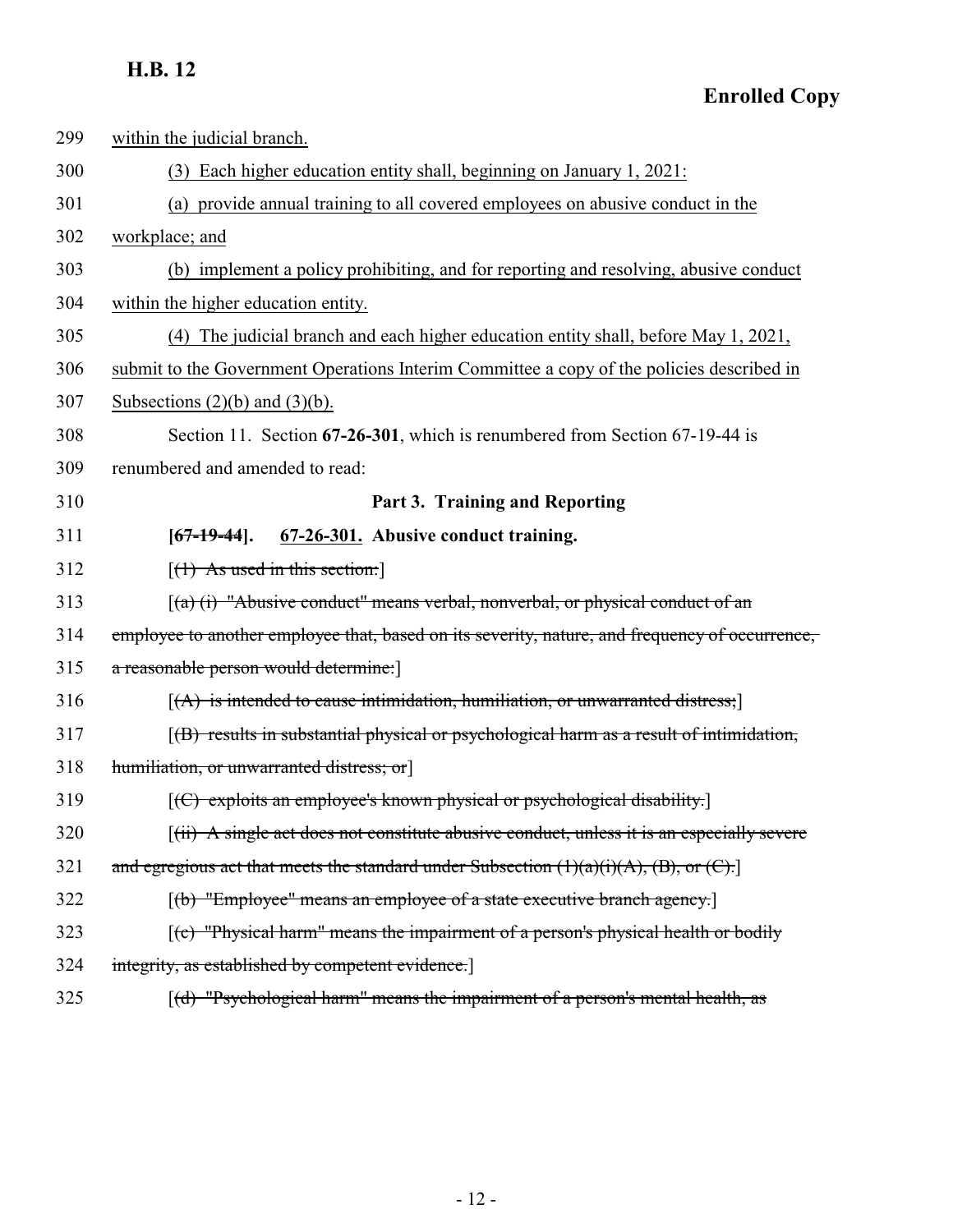| 326 | established by competent evidence.                                                                       |
|-----|----------------------------------------------------------------------------------------------------------|
| 327 | $\lceil$ (2) It is the policy of the state of Utah to provide and maintain a work environment            |
| 328 | free from abusive conduct.]                                                                              |
| 329 | $(3)$ An employee may file a written complaint of abusive conduct with the department                    |
| 330 | and subject to further administrative review in accordance with Section 67-19a-501.                      |
| 331 | $(4)$ By July 1, 2019, the department shall amend the department's rule, in accordance                   |
| 332 | with Title 63G, Chapter 3, Utah Administrative Rulemaking Act, consistent with the                       |
| 333 | definitions in Subsection (1) and Title 67, Chapter 19a, Grievance Procedures.                           |
| 334 | $[\frac{1}{2}, \frac{1}{2}]$ (1) (a) The department shall provide biennial training to educate all state |
| 335 | executive branch agency employees and supervisors about how to prevent abusive workplace                 |
| 336 | conduct.                                                                                                 |
| 337 | (b) The training described in Subsection $(1)(a)$ shall include information on:                          |
| 338 | (i) what constitutes abusive conduct and the ramifications of abusive conduct;                           |
| 339 | (ii) resources available to employees who are subject to abusive conduct; and                            |
| 340 | (iii) the [grievance] abusive conduct complaint process described in Section 67-26-202.                  |
| 341 | (2) (a) The department shall create a baseline training module for employers that are                    |
| 342 | not state executive branch agencies to educate the employers' respective employees and                   |
| 343 | supervisors about how to prevent abusive workplace conduct.                                              |
| 344 | (b) The baseline training module described in Subsection $(2)(a)$ shall include                          |
| 345 | information on what constitutes abusive conduct and the ramifications of abusive conduct.                |
| 346 | (c) Each employer that is not a state executive branch agency shall create and provide                   |
| 347 | supplemental training to educate the employer's employees and supervisors that supplements               |
| 348 | the department's baseline training module with information regarding:                                    |
| 349 | (i) resources available to employees who are subject to abusive conduct; and                             |
| 350 | the employer's abusive conduct complaint process described in Section 67-26-202.<br>(ii)                 |
| 351 | (d) An employer may request assistance from the department, at the department's                          |
| 352 | current consultant rate, in developing the training described in Subsection (2)(c).                      |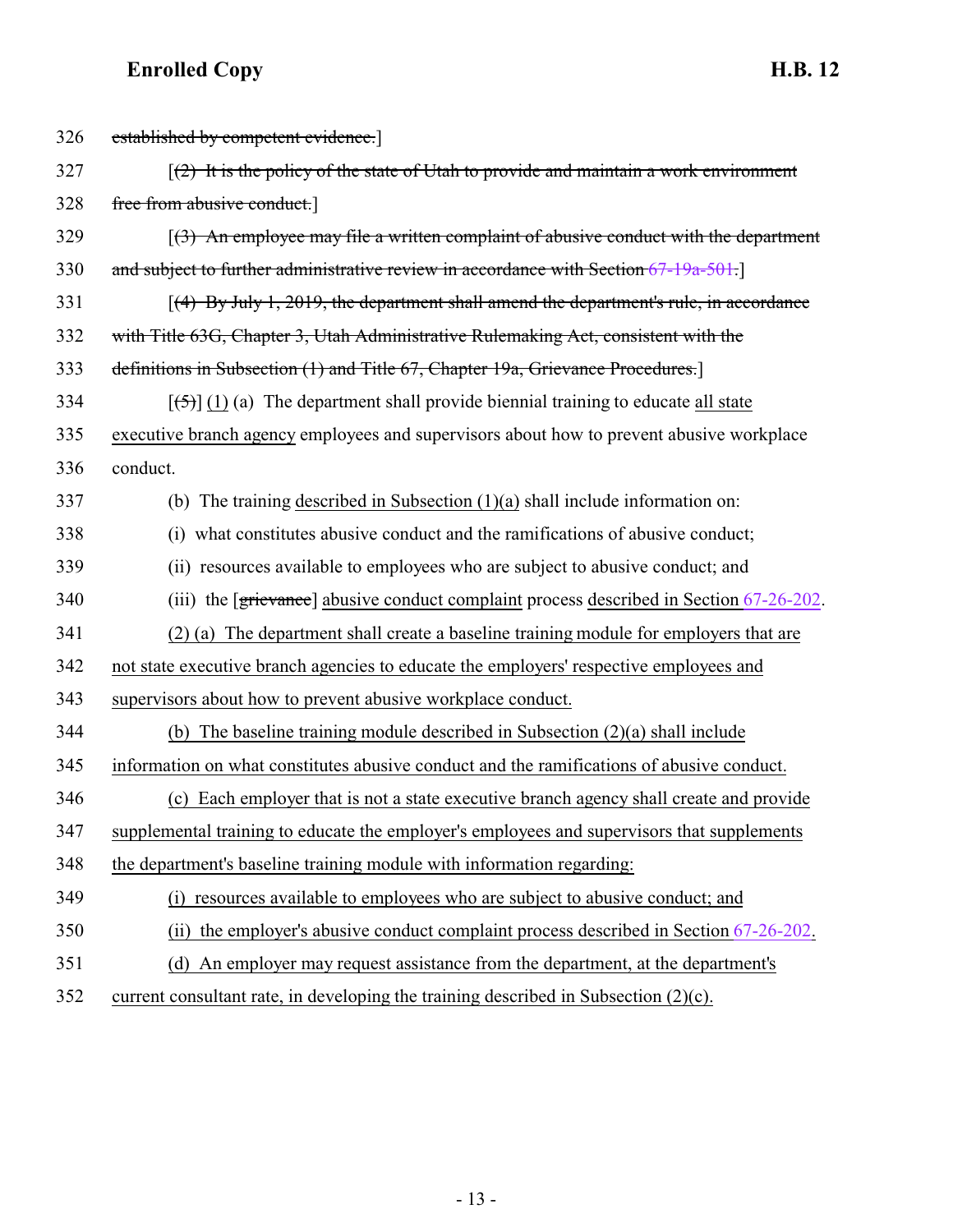**Enrolled Copy**

| 353 | $[\text{(\theta)}]$ (3) (a) Each [state agency] employer shall provide professional development          |
|-----|----------------------------------------------------------------------------------------------------------|
| 354 | training [approved by the department] to promote:                                                        |
| 355 | (i) ethical conduct;                                                                                     |
| 356 | (ii) organizational leadership practices based in principles of integrity; and                           |
| 357 | (iii) the state policy described in $[Subsection (2)]$ Section 67-26-201.                                |
| 358 | (b) [A state agency] An employer may request assistance from the department, at the                      |
| 359 | department's current consultation rate, in developing training [under] described in this                 |
| 360 | Subsection $[(6)]$ (3).                                                                                  |
| 361 | $[\overline{(\tau)}]$ (4) (a) Employers shall provide and employees shall participate in the training    |
| 362 | described in $\left[ \frac{\text{Subsections}(\frac{1}{2})}{\text{and } (\theta)} \right]$ this section: |
| 363 | (i) at the time the employee is hired or within a reasonable time after the employee                     |
| 364 | [commences] begins employment; and [in alternating years thereafter.]                                    |
| 365 | (ii) at least every other year after the employee begins employment.                                     |
| 366 | $(6)$ The requirement in Subsection $(7)(a)$ includes notification to all employees at the               |
| 367 | time of hiring or within a reasonable time after the employee commences employment and in                |
| 368 | alternating years thereafter of the abusive conduct complaint procedures and the grievance               |
| 369 | procedures provided in Title 67, Chapter 19a, Grievance Procedures.]                                     |
| 370 | (b) An employer shall, at the times described in Subsection $(4)(a)$ , provide notification              |
| 371 | to the employee of the abusive conduct complaint process.                                                |
| 372 | $\lceil$ (8)] (5) The department may use money appropriated to the department or access                  |
| 373 | support from outside resources to:                                                                       |
| 374 | (a) develop policies against workplace abusive conduct; and                                              |
| 375 | (b) enhance professional development training on topics such as:                                         |
| 376 | (i) building trust;                                                                                      |
| 377 | (ii) effective motivation;                                                                               |
| 378 | (iii) communication;                                                                                     |
| 379 | (iv) conflict resolution;                                                                                |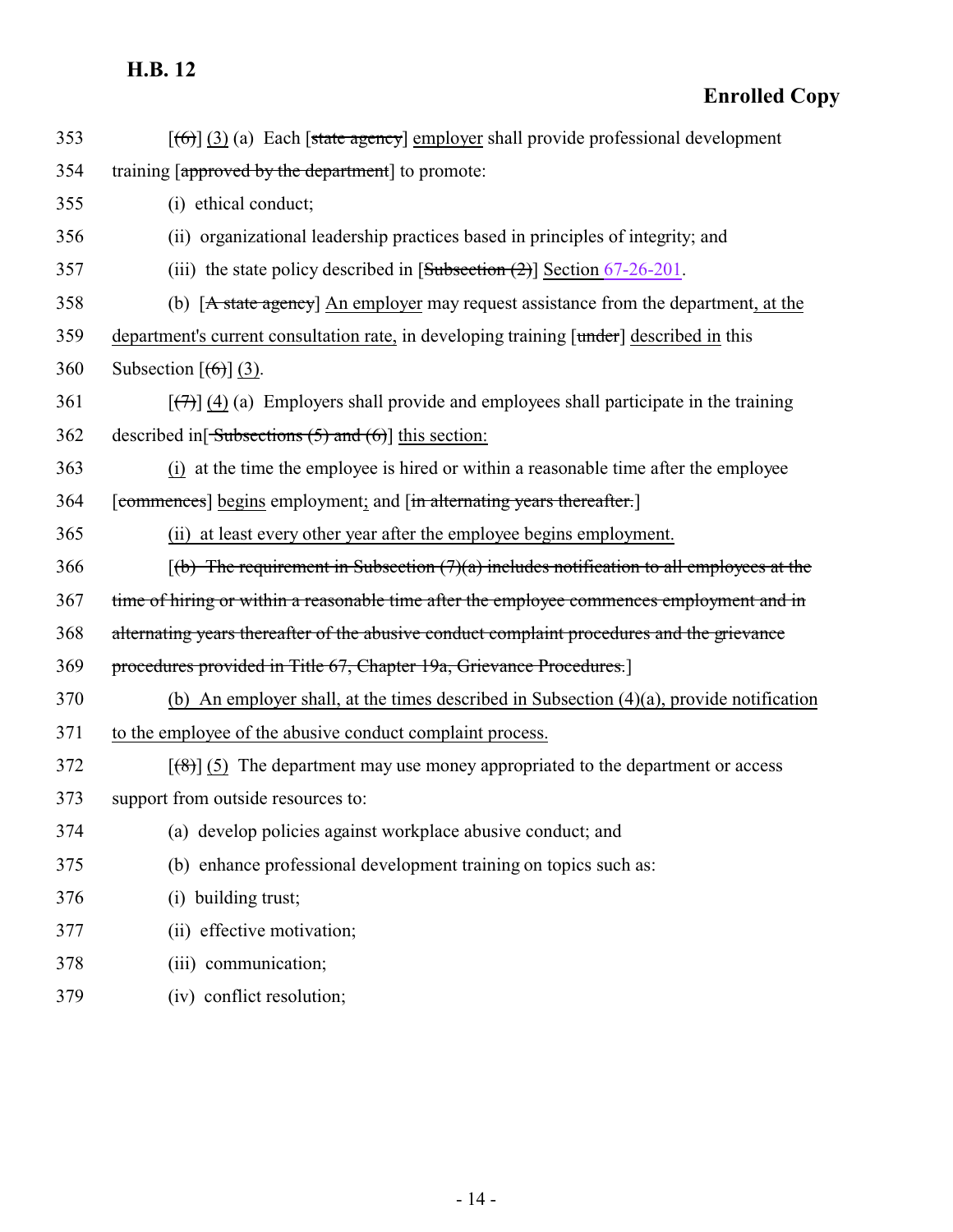| 380 | (v) accountability;                                                                            |
|-----|------------------------------------------------------------------------------------------------|
| 381 | (vi) coaching;                                                                                 |
| 382 | (vii) leadership; or                                                                           |
| 383 | (viii) ethics.                                                                                 |
| 384 | $(9)$ This section does not:                                                                   |
| 385 | $(a)$ exempt or relieve a person from a liability, duty, or penalty provided by another        |
| 386 | federal or state law;]                                                                         |
| 387 | $[(b) create a private right of action.]$                                                      |
| 388 | [(c) expand or diminish rights or remedies available to a person before July 1, 2015;          |
| 389 | $\sigma$ r]                                                                                    |
| 390 | $[(d)$ expand or diminish grounds for discipline that existed before July 1, 2015.             |
| 391 | $(6)$ (a) Beginning in 2021, and each year after 2021, an employer that is not a state         |
| 392 | executive branch agency shall, on or before July 31, report to the department regarding:       |
| 393 | (i) the employer's implementation of this chapter, including the requirement to provide        |
| 394 | a process under Section 67-26-202; and                                                         |
| 395 | (ii) the total number and outcomes of abusive conduct complaints that the employer's           |
| 396 | employees filed and that the employer investigated or reviewed.                                |
| 397 | $[\frac{(10)}{(10)}]$ (b) The department shall annually report to the Economic Development and |
| 398 | Workforce Services Interim Committee [by], no later than the November interim meeting          |
| 399 | [regarding], the following:                                                                    |
| 400 | $[(a)$ the] (i) a description the department's implementation of this [section] chapter;       |
| 401 | $[\phi]$ (ii) the department's recommendations, if any, to:                                    |
| 402 | (A) appropriately address and reduce workplace abusive conduct; or $[to]$                      |
| 403 | (B) change definitions or training required by this section; $[\text{and}]$                    |
| 404 | $[\text{e}^{-}]$ (iii) an annual report of the total number and outcomes of abusive conduct    |
| 405 | complaints that employees filed and the department investigated[-]; and                        |
| 406 | (iv) a summary of the reports the department receives under Subsection $(6)(a)$ .              |